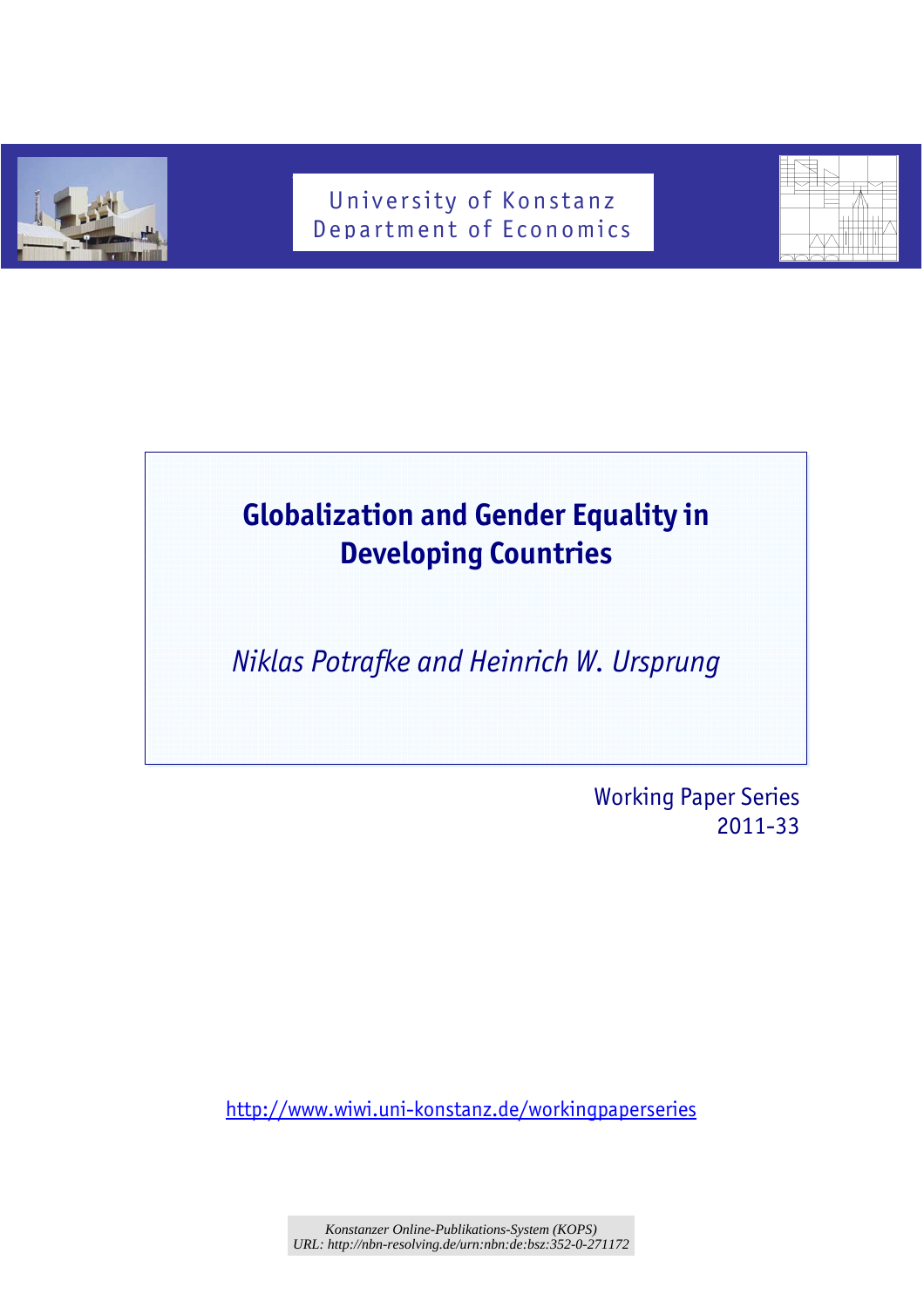# **Globalization and Gender Equality in Developing Countries**

**Niklas Potrafke**<sup>∗</sup> University of Konstanz

**Heinrich W. Ursprung**∗∗ University of Konstanz

12 September, 2011

#### **Abstract**

This study empirically assesses the influence of globalization on the institutional root causes of gender equality as measured by the new OECD Social Institutions and Gender Index (SIGI). We capture the multifaceted concept of globalization with the KOF index and its three sub-indices which measure the economic, social and political dimensions of globalization. Observing the progress of globalization for a sample of almost one hundred countries at ten year intervals starting in 1970, we find that economic and social globalization exerted a decidedly positive influence on the social institutions which underlie gender equality.

**Keywords:** globalization, gender equality, social institutions

**JEL Classification:** F57, O11, O57

l

<sup>∗</sup> University of Konstanz, Department of Economics, Box 138, D-78457 Konstanz, Germany, Phone: + 49 7531 88 2137, Fax:  $+ 49$  7531 88 3130. Email: niklas.potrafke@uni-konstanz.de

<sup>∗∗</sup> University of Konstanz, Department of Economics, Box 138, D-78457 Konstanz, Germany, Phone: + 49 7531 88 2332, Fax:  $+ 49 7531 88 3130$ . Email: heinrich.ursprung@uni-konstanz.de

We thank the participants of the Workshop on Political Economy 2010 in Konstanz and the Verein für Socialpolitik Meetings 2011 in Frankfurt for helpful comments and suggestions. Felix Weber has provided excellent research assistance.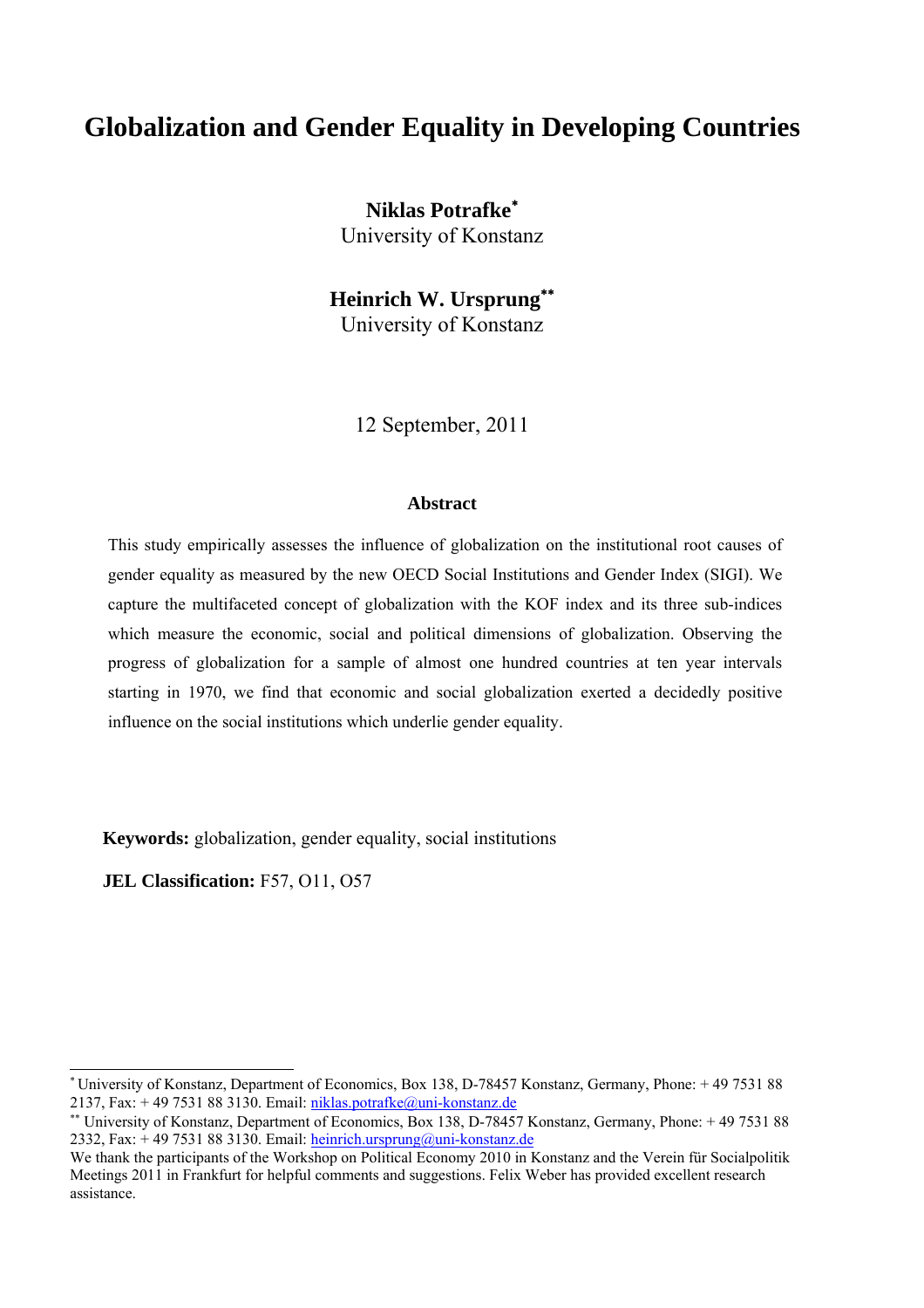# **1. Introduction**

l

The literature dealing with the influence of globalization on economic wellbeing is well established and extensive. It encompasses studies on globalization-induced economic growth, on distributional effects across developed and developing countries, as well as studies on the within-country distribution across workers of different skill-levels and workers in different industries (e.g., Marjit et al. 2004). Research investigating the effects of globalization on gender equality is, in contrast, only about to emerge as an independent strand of the globalization literature. This neglect is surprising since the issue of gender equality has for a long time played an important role in the political discourse, especially among the discontents of globalization who, for example, claim that "women and other marginalized communities have suffered disproportionately from free trade agreements" and call on their followers to act using slogans such as "Women unite in the global fight!"<sup>1</sup>

 The political discourse on gender equality by nature heavily draws on some very specific aspects of the undisputed dark side of (international) labor markets such as forced labor, child labor, and the international trafficking of women.<sup>2</sup> Recent economic studies on the relationship between globalization and gender equality, in contrast, mainly focus on the gender wage gap and women's employment opportunities. The seminal study by Boserup (1970) marks the beginning of this literature. From a naive theoretical viewpoint the relationship between deepening globalization and the gender wage gap in developing countries appears to be clear-cut. Since global competition restricts gender-based employer discrimination, the gender wage gap will become smaller (cf. Becker, 1957). The traditional Stolper-Samuelsson effect works in the same direction: developing countries have a comparative advantage in the production of goods which are intensive in low-skilled

<sup>&</sup>lt;sup>1</sup> Women & the economy, UNPAC - UN Platform for Action Committee Manitoba: http://www.unpac.ca/economy/introglob.html.<br><sup>2</sup> An economic analysis of the deprivation of sexually exploited trafficked women is to be found in Di Tommaso et al.

<sup>(2009).</sup>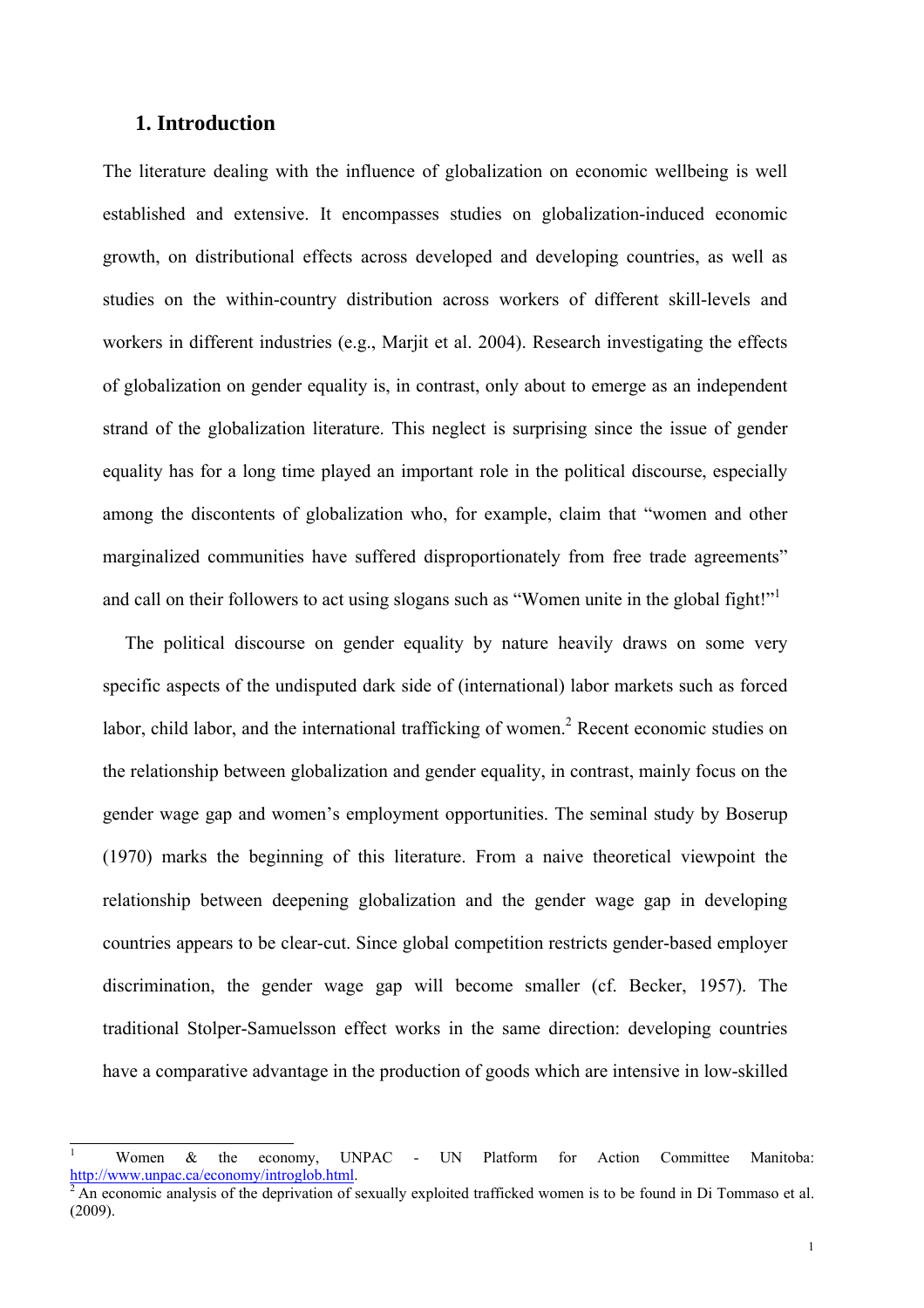labor, implying that the female workers, who have, as a rule, a relatively poor education, stand to gain.

 In a world characterized by heterogeneous labor, the coarseness of a comparative advantage argument based on a simple two factor Heckscher-Ohlin model is however not able to disentangle all redistribution effects that are triggered by global economic integration. The standard argument does, in particular, not consider that globalization gives rise to a transfer of technology to low-wage countries with the consequence that highly skilled workers (i.e. mainly men) in the low-wage countries will benefit from the technology transfer more than they lose via the increase in imports of sophisticated merchandise and services (Acemoglu, 1998). Empirical evidence supporting this effect has been documented, for example, by Feenstra and Hanson (1997) who analyze the impact of foreign direct investments on the skilled labor share of wages in Mexico over 1975-1988. Women, moreover, mainly work in the agricultural sector which in most developing countries does not play a major role in international trade; female agricultural labor thus hardly derives any profit from international trade. Some scholars, finally, even claim that in several developing countries gender inequalities in the labor market have been used as a strategic instrument to procuring advantages in international competition (cf., for example, Cagatay and Ertürk, 2004). These interpretations do however not match well with the literature that analyzes how multinational enterprises select countries to host their foreign direct investments. Here the evidence rather favors the view that potential host countries with a decent human rights record and small gender disparities have an advantage in attracting FDI (cf. Harms and Ursprung, 2002; Busse and Hefeker, 2007, Busse and Nunnenkamp, 2009).

 The nexus between the gender wage gap and globalization is clearly a complex one with mutually contradictory channels of influence. The issue is furthermore exacerbated because empirical studies have to work with rather unreliable data on raw and residual gender wage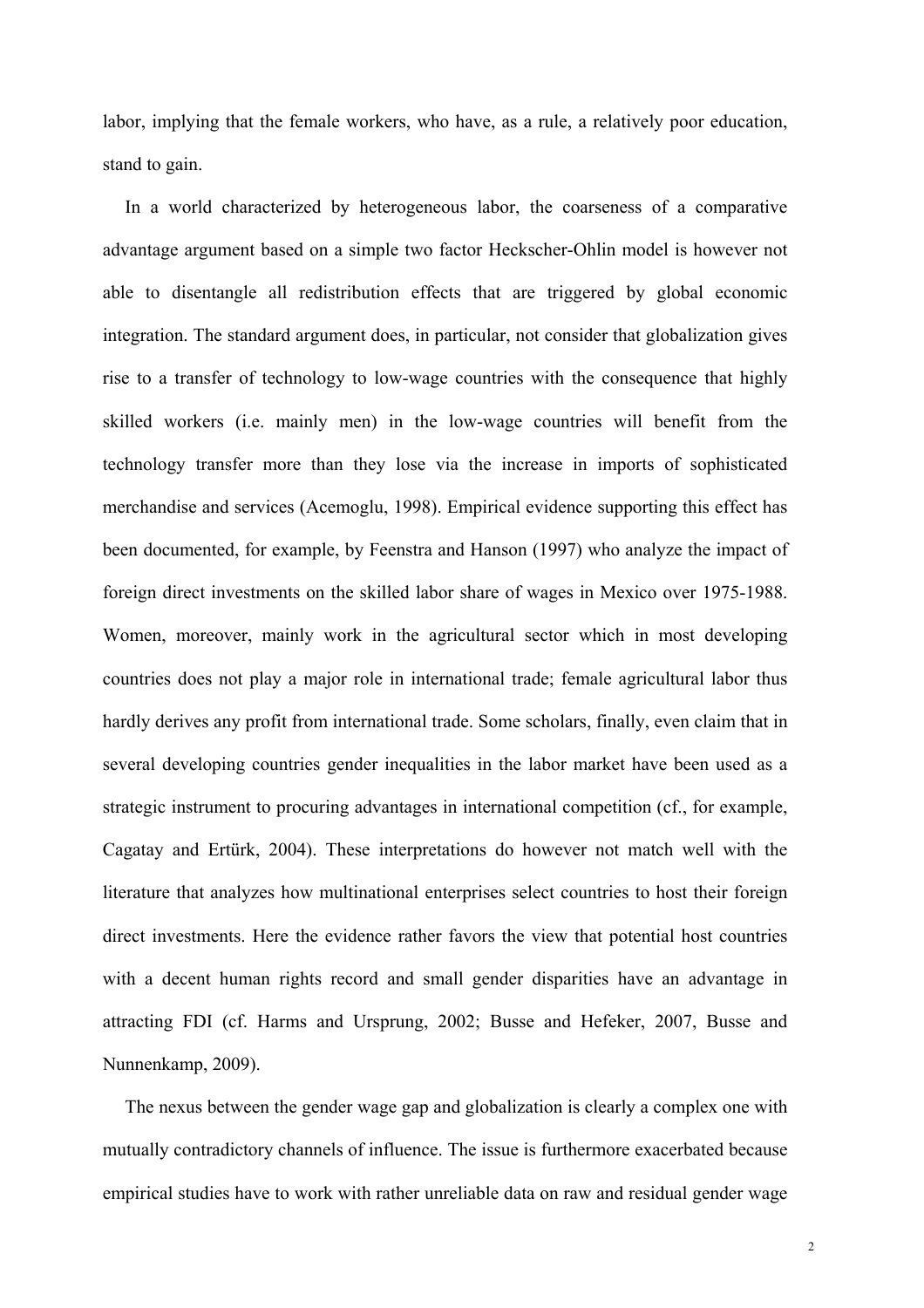gaps. In many countries gender-specific wage data is simply not available, implying that cross-country studies stand on shaky grounds. The empirical literature is therefore far from being conclusive. A new promising approach has recently been introduced by Oostendorp (2009) who analyzes within-occupation wage gaps and finds that in richer countries the occupational gender wage gap varies negatively with increasing economic development, FDI penetration, and foreign trade, but finds little evidence for a reduction of the gap in poor countries. Women's employment opportunities in these poor countries, on the other hand, appear to have improved in the course of globalization (cf. Ozler, 2000) and may even have shifted the household bargaining power in favor of women (cf. Aguayo-Tellez et al., 2010).

 Because of the rather dire state of international wage data sets, many scholars have settled for a research strategy that focuses on other links between globalization and the status of women. Schultz (2007), for example, appraises the potential productivity of men and women (and thereby, in an indirect manner, the gender wage gap) by gender-specific human capital which, in turn, is determined by the schooling record and health status of men and women. These indicators are, of course, also proxies for general wellbeing. Analyzing a cross-section of 70 countries observed at five year intervals between 1960 and 1980, Schultz finds that liberalization of trade is linked to greater accumulation of human capital and increased gender equality.<sup>3</sup> In a similar vein, Neumayer and de Soysa (2007) argue that the female employment share in the labor force and the gender wage gap are not ideal measures for gender-related aspects of employment since there are many other forms of discrimination. They employ instead measures of women's labor rights (right to work, hiring and promotion practices, freedom of choice of profession, etc.) and forced labor and find in a global sample of countries and a sub-sample of developing countries that countries

<sup>&</sup>lt;sup>3</sup> The causal relationship running from gender equality in education to economic growth is analyzed in Abu-Ghaida and Klasen (2004). These authors estimate that countries which do not meet the Millennium Summit by 2005 goals will suffer a 0.1-0.3 percentage point lower per capita growth rate.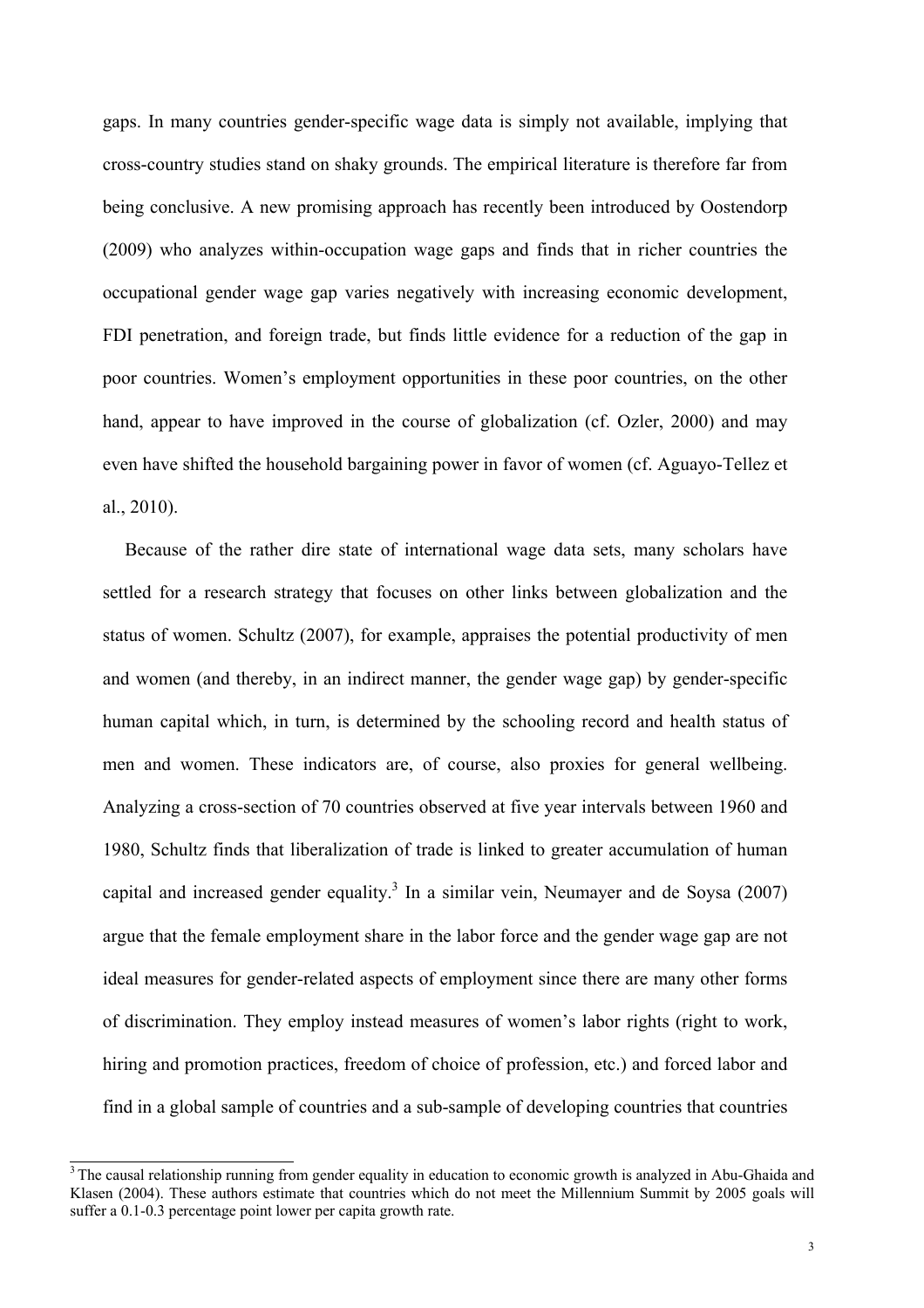which are more open to trade and enjoy a higher penetration by foreign direct investments have better labor rights for women and exhibit a lower incidence of forced labor. Richards and Gelleny (2007) investigate the influence of economic globalization on women's status. Their dataset contains 130 countries over the 1982-2003 period. Women's status is measured by five indicators: the Gender-related Devolopment Index (GDI), the Gender Empowerment Measure (GEM), and the CIRI economic, political and social rights indicator (Cingranelli and Richards 2005). Economic globalization is measured by foreign direct investment, trade openness, portfolio investment and structural adjustment policy implementation (IMF and World Bank). The results show that especially trade openness had a positive influence on the status of women. The human rights data by Cingranelli and Richards have been used in other empirical studies: Neumayer and de Soysa (2011) show, for example, that trade and investment linkages influenced empowerment of women over the 1981-2007 period. Globalization is modeled by trade and FDI spatially weighted variables. Spill-over effects via trade links improved women's economic and social rights in middle and high income countries, but not in low income countries. Spill-over effects via FDI links only improved economic rights in middle income countries. Cho (2011) shows that especially social aspects of globalization as measured by information flows, personal contact and cultural proximity positively influenced women's rights over the 1981-2008 period. Cultural proximity also mitigated son preference problems by women in developing countries and more personal contact decreased human trafficking. The results by Dreher et al (2011) show that especially social globalization as measured by the KOF index of social globalization increased empowerment rights over the 1981-2004 period.

 Our study follows a similar strategy. We do not attempt to identify globalization induced effects on the gender wage gap directly but rather investigate how globalization impacts on women's relative status as measured by a composite indicator capturing institutional arrangements that are liable to influences, among other things, the labor market prospects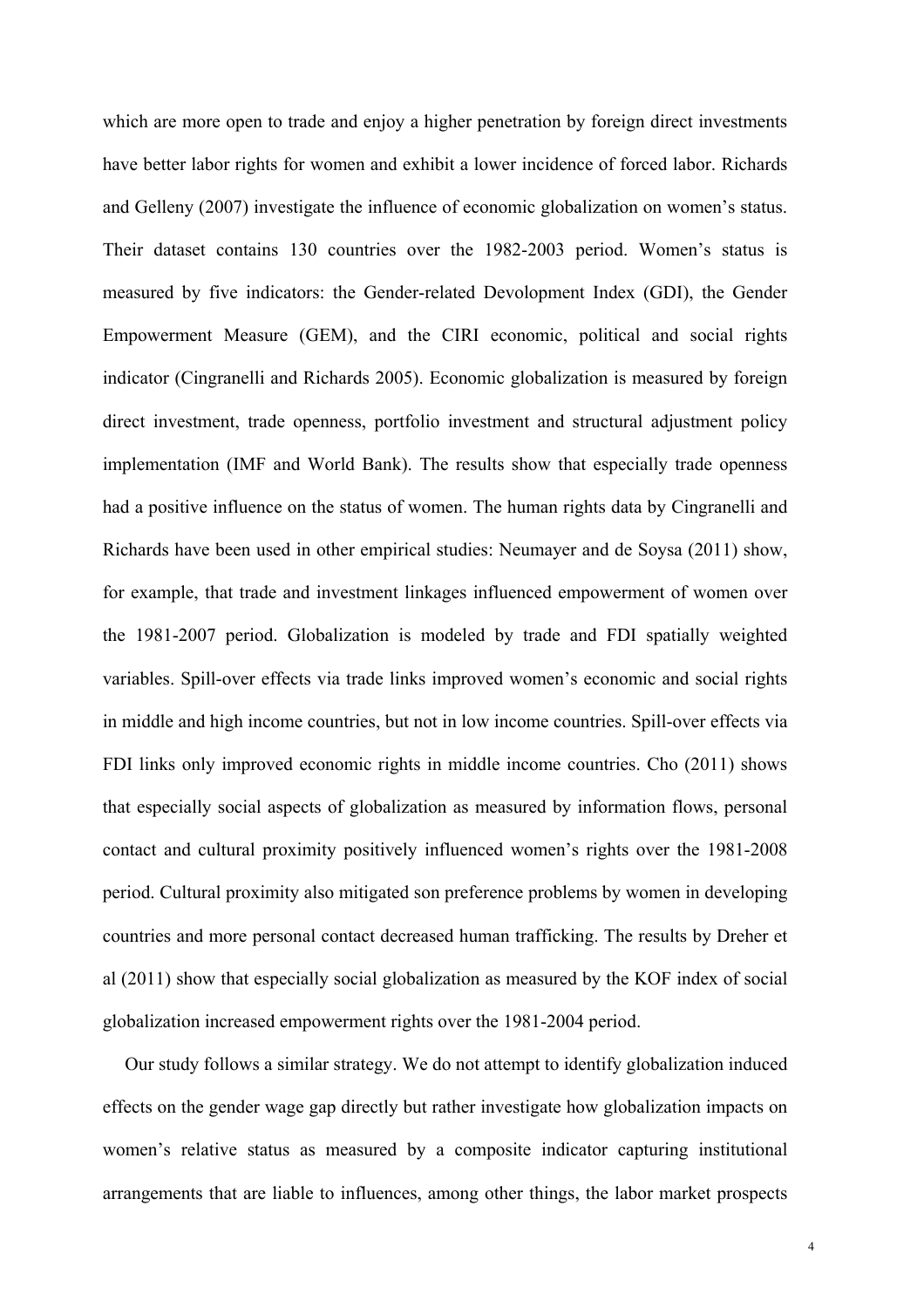of women. We thus do not use one or two specific aspects of relative welfare such as education or health, nor do we focus entirely on labor market rights; our indicator of gender equality is rather supposed to capture all aspects constituting the institutional environment that governs women's choice options. For that purpose we use the new *Social Institutions*  and Gender Index (SIGI) compiled by the OECD (cf. Branisa, Klasen and Ziegler, 2009a).<sup>4</sup> In this respect our research strategy is closely related to some recent studies that used the SIGI as an explanatory variable to investigate the influence of gender inequality on socioeconomic outcomes. Branisa et al. (2009b) examine, for example, how institutions fostering gender equality (as measured by the SIGI) have influenced female secondary schooling, fertility rates, child mortality, and governance (rule of law, voice, and accountability). The results presented by Jüttig et al. (2010) show that these institutions have also influenced labor market outcomes in developing countries: women's labor market participation, the quality of their jobs, and their working conditions vary positively with gender equality as measured by the SIGI. These results are of course vitally important for development economics because they show that gender equality in education, health, employment, et cetera – whether these aspects of gender equality are spurred by globalization or not – increase economic growth (e.g., Dollar and Gatti 1999, Klasen 2002, Knowles et al. 2002, Klasen and Lamanna 2009).

 Figure 1 illustrates our contribution by summarizing the four strands of the empirical literature dealing with the globalization-growth nexus. The traditional macro view (arrow 1) focuses on the overall gains from global economic integration (trade and factor market liberalization) but implicitly subsumes in the estimated growth effects the contribution that accrues from the globalization-induced increase in gender equality. The literature primarily concerned with the globalization-induced changes in the socio-economic status of women is represented by arrow 2 and the recent literature that relates gender equality outcomes

 $\frac{4}{10}$  For a critique of the well known UNDP gender-related indices see Bardhan and Klasen, (1999).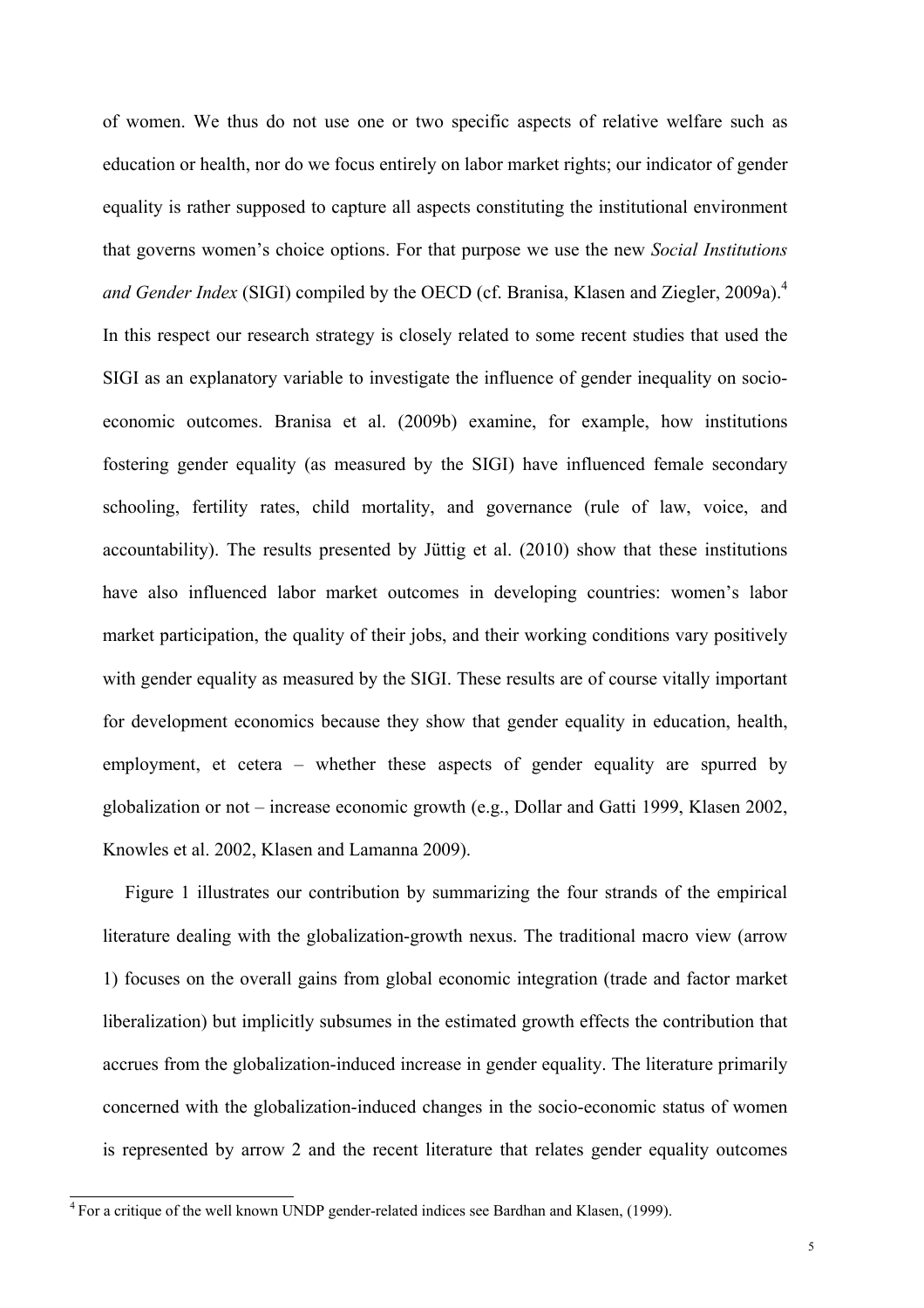with economic performance by arrow 3. Our research focuses on how globalization impacts on the design of institutions that influence in turn gender equality outcomes in the long run (arrow 4), the idea being that it is the institutional setup that gives rise to sustainable progress in actually observed gender equality and thereby to economic development. The advantage of our research strategy as compared to the more traditional approach that directly relates globalization to gender equality outcomes is that the investigated channels of influence are less likely to be obfuscated by problems of reverse causality. Since institutional change is subject to a great deal of inertia, a strong cross-country relationship between institutional design and the rather volatile indicators of global integration lends credibility to the interpretation that it is indeed the institutions that (slowly) adjust to the ever-changing socio-economic environment and not vice versa. We do, of course, back up our conclusions with respect to causality by exploiting the time-series dimension which is however only available for our explaining variables. Up to now the SIGI is, unfortunately, only available for one point of time.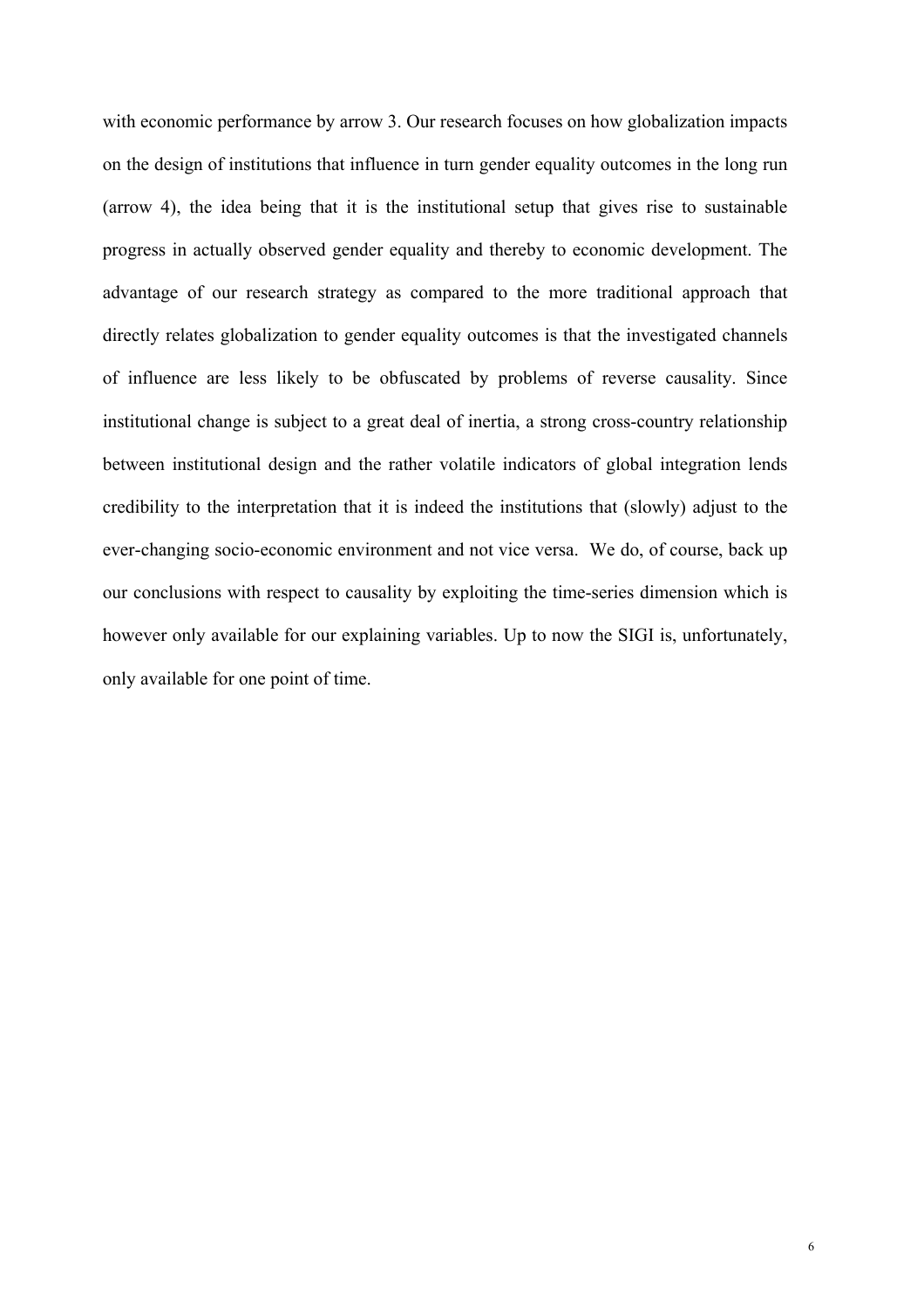Figure 1: The nexus between globalization, gender equality, and growth



 A second distinguishing feature of our study is that we do not use any of the traditional measures of globalization such as trade policy restrictions, exposure to international trade, FDI penetration, etc.<sup>5</sup> We rather acknowledge that globalization is a multi-faceted concept that cannot be captured by one or two economic indicators and therefore use the *KOF index of globalization* which is an all-embracing indicator that captures the three main dimensions of globalization, i.e. economic, political, and social globalization (cf. Dreher, 2006, and Dreher et al., 2008).

 The paper is organized as follows. In the next section we present the *Social Institutions and Gender Index* (SIGI) and the *KOF index of globalization*. Section 3 sets up the empirical model and describes the empirical strategy of identifying globalization-induced effects on gender equality. Section 4 presents the regression results and section 5 concludes.

 $\frac{5}{5}$  For a survey of these measures see Schulze and Ursprung (1999).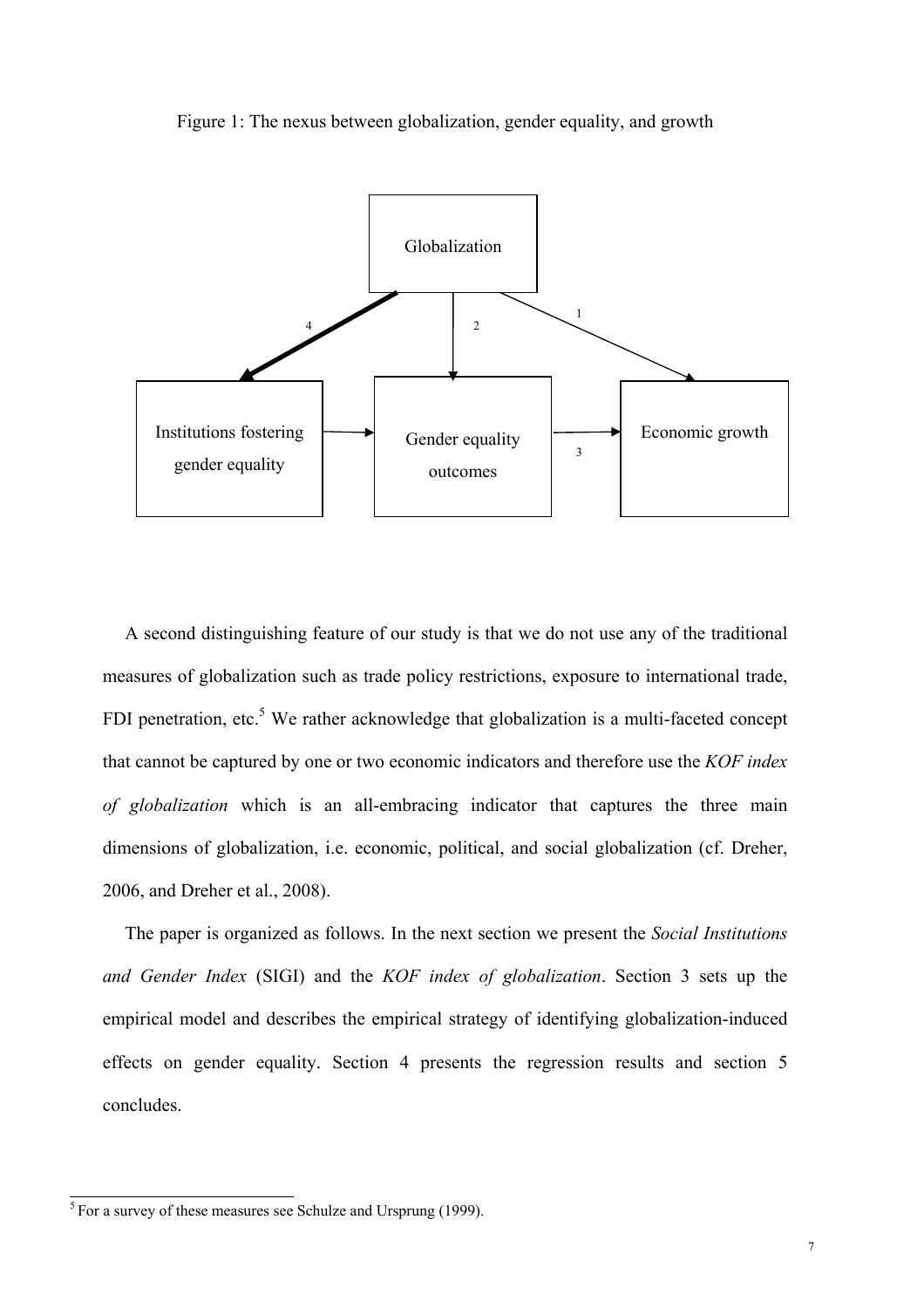#### **2. Data: Gender equality and globalization**

# **2.1 The Social Institutions and Gender Index**

To measure gender equality we use the recently published *Social Institutions and Gender Index* (SIGI) that provides data for about 120 developing countries. The focus of this index is on social institutions related to gender equality. It is therefore ideally suited for our strategy of identifying the influence of globalization on the formal and informal norms of behavior which shape gender roles and women's opportunities in social life.

 The SIGI is based on twelve institutional variables compiled in the OECD *Gender, Institutions and Development* database (cf. Branisa et al., 2009a) and roughly refers to the year 2000. With the help of these twelve variables, five sub-indices are constructed: family code, civil liberties, physical integrity, son preference, and ownership rights. The family code sub-index measures women's decision-making power at home and encompasses the variables parental authority, inheritance, early marriage, and polygamy. The civil liberties sub-index measures the women's opportunity to engage in social participation and is based on the two variables freedom of movement and freedom of dress. Physical integrity is associated with the variables violence against women, female genital mutilation, and missing women. Son preference is portrayed by a single variable and ownership rights are measured by access to land, access to other property, and access to bank loans. These five dimensions of social institutions are then aggregated by computing the average of the squares of the sub-indices which range from 0 (no inequality) to 1 (complete inequality). Taking the squares of the sub-indices takes into account, first, that the denial of opportunities is associated with increasing marginal deprivation and, second, that high inequality in one dimension is not compensated by high equality in another dimension. We employ in our econometric model the reverse of the SIGI (i.e.  $1 - SIGI$ ) which ranges from 0 (complete inequality) to 1 (equality) simply in order to associate positive coefficients with a positive influence of globalization on gender equality.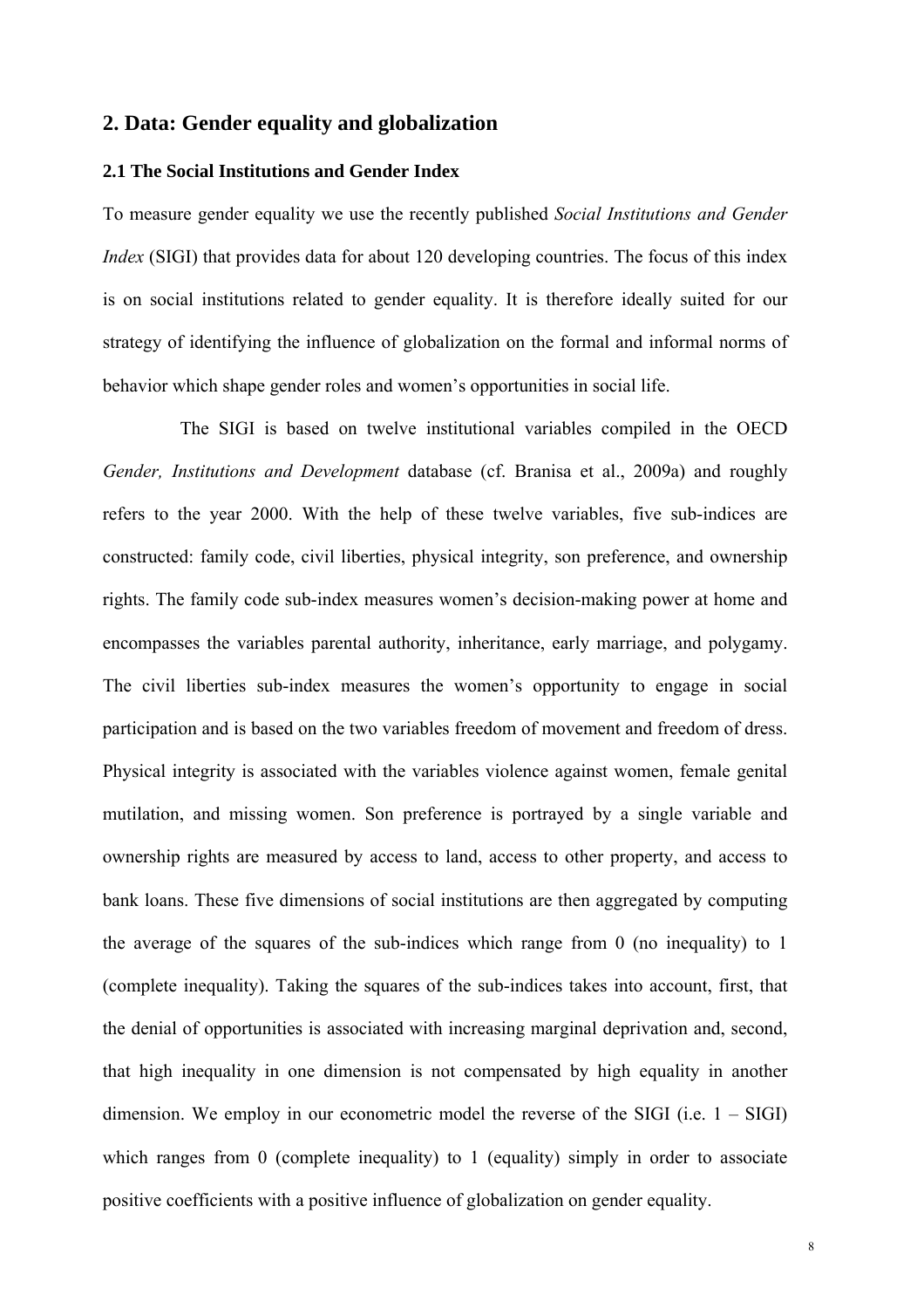The composite *Social Institutions and Gender Index* (SIGI) thus represents a broad measure of how severely women are institutionally constrained in their social lives. In other words, the SIGI is a measure of deprivation that captures one of the primary *causes* of gender inequality; it is not a measure of gender inequality in *outcomes*. This is why this index lends itself to be used in a study that attempts to uncover the long-run impact of globalization on gender equality. To be sure, the institutional foundations that constrain social behavior may not be directly linked to international economic integration. But then globalization is not merely an economic phenomenon. International integration also has very conspicuous political and social dimensions, and it is quite evident that these dimensions - which may well be connected to the economic dimension in intricate ways are directly linked to changes in formal and informal norms of social behavior. It is one of the objectives of this study to disentangle the channels of influence that connect progressing globalization with the evolution of gender equality.

#### **2.2 The KOF index of globalization**

We measure globalization with the help of the KOF index since this index explicitly acknowledges that globalization is a multi-faceted concept that cannot be entirely captured by a single "representative" economic indicator such as international trade as a share of GDP, the volume or stock of received foreign direct investments per capita, or the severity of capital account restrictions. The KOF index (cf. Dreher, 2006, and Dreher et al., 2008) represents an attempt to measure globalization in the broad sense that has been accepted in the recent empirical literature. It now covers 208 countries, includes 24 variables, and portrays the economic, social and political dimensions of globalization. Each of these three dimensions is composed of further sub-dimensions. For example, economic globalization is measured by actual flows and stocks (trade, foreign direct investments, portfolio investments, and income payments to foreign nationals, each measured as a percentage of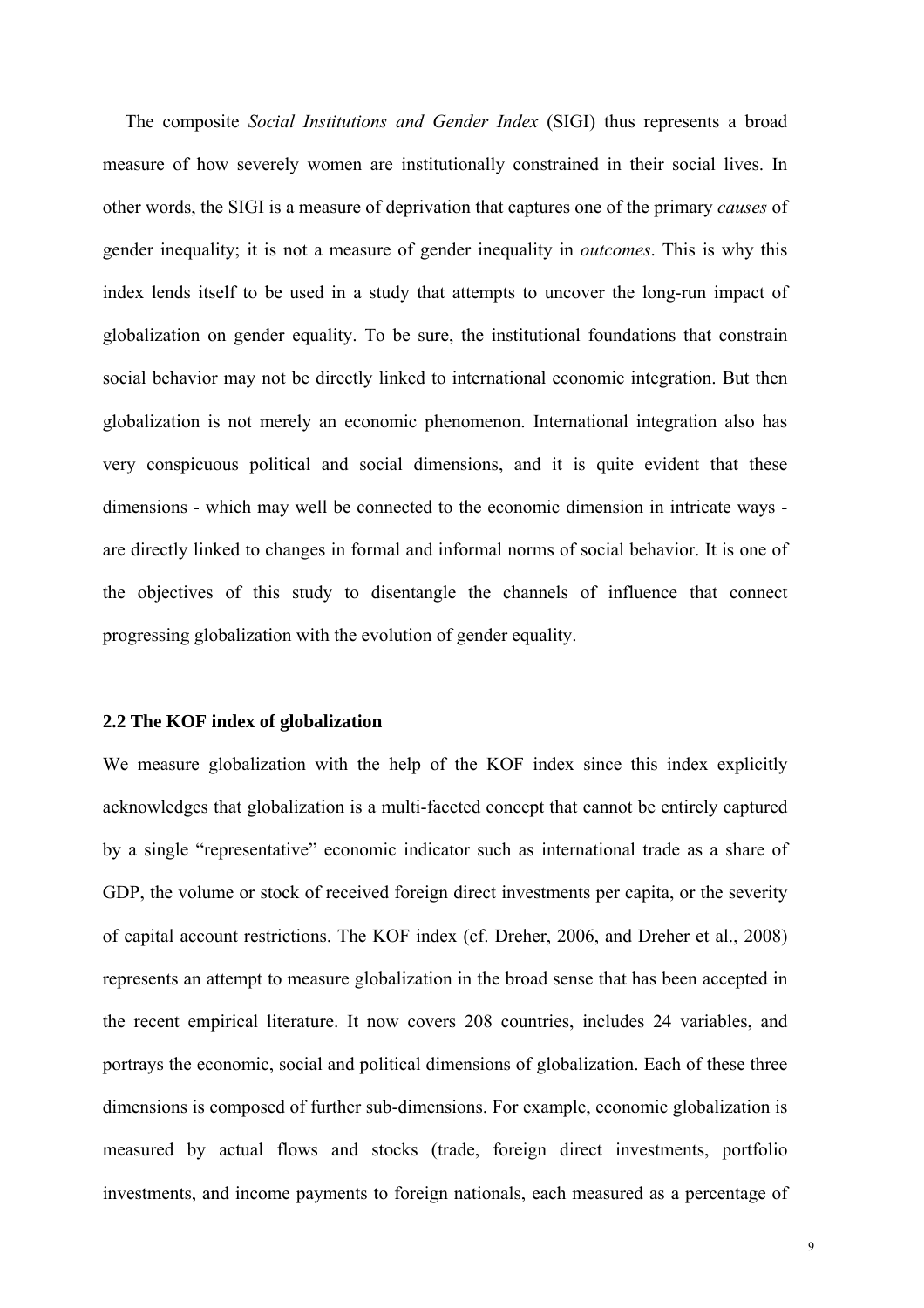GDP) and restrictions (mean tariff rates, hidden import barriers, taxes on international trade, and capital account restrictions). Social globalization covers, among others, items such as international tourism, the number of internet hosts and users, as well as the number of McDonald's restaurants and IKEA shops (per capita). Political globalization is measured by the number of foreign embassies, membership in international organizations, and the participation in U.N. Security Council missions (see Dreher et al., 2008, 43-44, for further details). In this study, we use the updated 2010 KOF index of globalization which measures globalization on a scale of 1 to 100, where higher values represent higher levels of globalization.<sup>6</sup>

#### **2.3 Correlation between the reversed SIGI and the KOF indices of globalization**

To illustrate the association between globalization and gender equality, we present correlations between gender equality as measured by the reversed SIGI (overall) and the KOF globalization indices. Figure 3 suggests that overall globalization is positively associated with gender equality. The correlation coefficient between the overall KOF index of globalization and the reversed SIGI is 0.58. In a similar vein, the correlation between the KOF index of economic globalization and reversed SIGI is 0.42 (Figure 3) and 0.45 between the KOF index of social globalization reversed SIGI (Figure 4). By contrast, political globalization is hardly associated with gender equality: the correlation coefficient between the KOF index of political globalization and reversed SIGI is 0.05. Gender equality and globalization are high in countries such as Singapore, Chile and Argentina and low in countries such as Sudan, Yemen and Sierra Leone. Table A1 lists all countries included and the individual values of the reversed SIGI and the overall KOF index.

<sup>&</sup>lt;sup>6</sup>The KOF index has frequently been used to measure globalization in recent empirical research on the influence of globalization on human development and economic policy-making (see, for example, Bergh and Nilsson 2010a, 2010b, Bjørnskov 2010).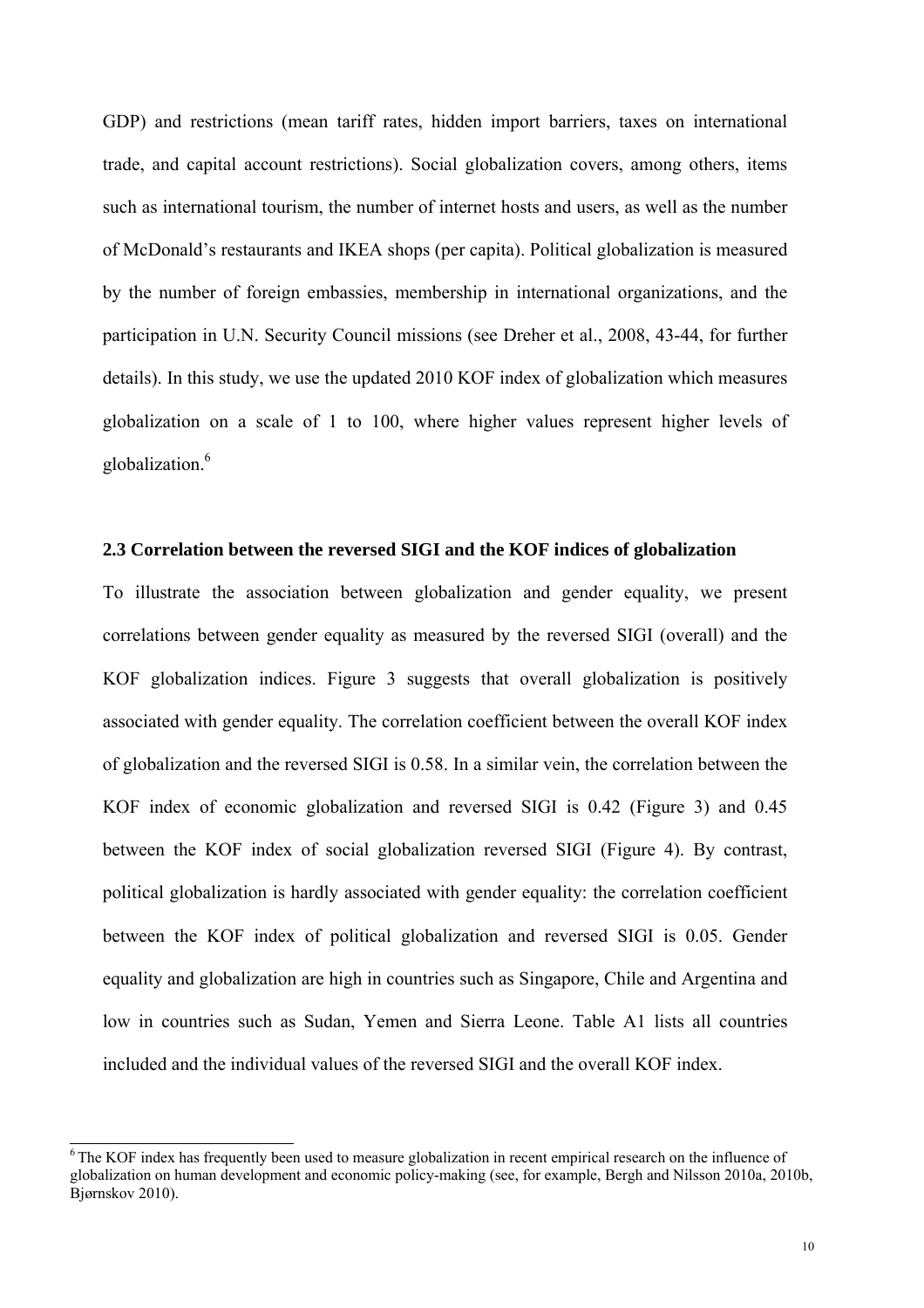# **3. The empirical model**

The basic econometric model has the following form:

Gender Equality<sub>i</sub> =  $\alpha_i$  Globalization<sub>ii</sub> +  $\sum_k \zeta_k x_{ik} + \sum_l \delta_l$  Region<sub>il</sub> +  $\sum_m \gamma_m$  Legal Origin<sub>im</sub> +  $u_i$ 

with 
$$
i = 1,...,99
$$
;  $j=1,...,4$ ;  $k=1,...,3$ ;  $l=1,...,4$ ;  $m=1,...,3$ . (1)

The dependent variable *Gender Equalityi* associates gender equality in country *i* with the value  $1 - SIGI \in [0,1]$ ; values of this reversed SIGI index close to unity thus indicate high gender equality. *Globalization<sub>ij</sub>* denotes the j<sup>th</sup> dimension of the KOF globalization index (overall, economic, social, and political dimension). In our base-line specification, we use the KOF globalization indices for the year 2000 and expect a positive influence of the four dimensions of globalization on gender equality. The vector  $x_i$  contains our politicaleconomic control variables. We include the logarithm of real GDP per capita and the logarithm of total population – both for the year 2000. We also include the Democracy-Dictatorship dummy variable by Cheibub et al. (2010) for the year 2000. The Democracy-Dictatorship variable distinguishes between regimes in which executive and legislative offices are allocated in contested elections and those regimes in which this is not the case. The variable assumes the value one for democracies and zero otherwise.<sup>7</sup> *Region*<sub>il</sub> are regional dummy variables assuming the value one if country i belongs to region *l* and zero otherwise. We distinguish between four different regions: Africa, Asia, Eastern Europe and South America. To avoid perfect collinearity between the region dummies, one of the region dummies serves as the reference category (here Africa). The estimated effects of the other region dummies can then be interpreted as deviations from the reference category. *Legal Originim* are legal origin dummy variables (La Porta et al. 1999). We distinguish

 $\frac{7}{1}$  See Cheibub et al. (2010) for a more encompassing discussion on classifying democracies and dictatorships. The more traditional measures of democracy are the POLITY IV and the Freedom House indices. These indices have, however, been criticized on several grounds (Munk and Verkuilen 2002, Vreeland 2008, Cheibub et al. 2010).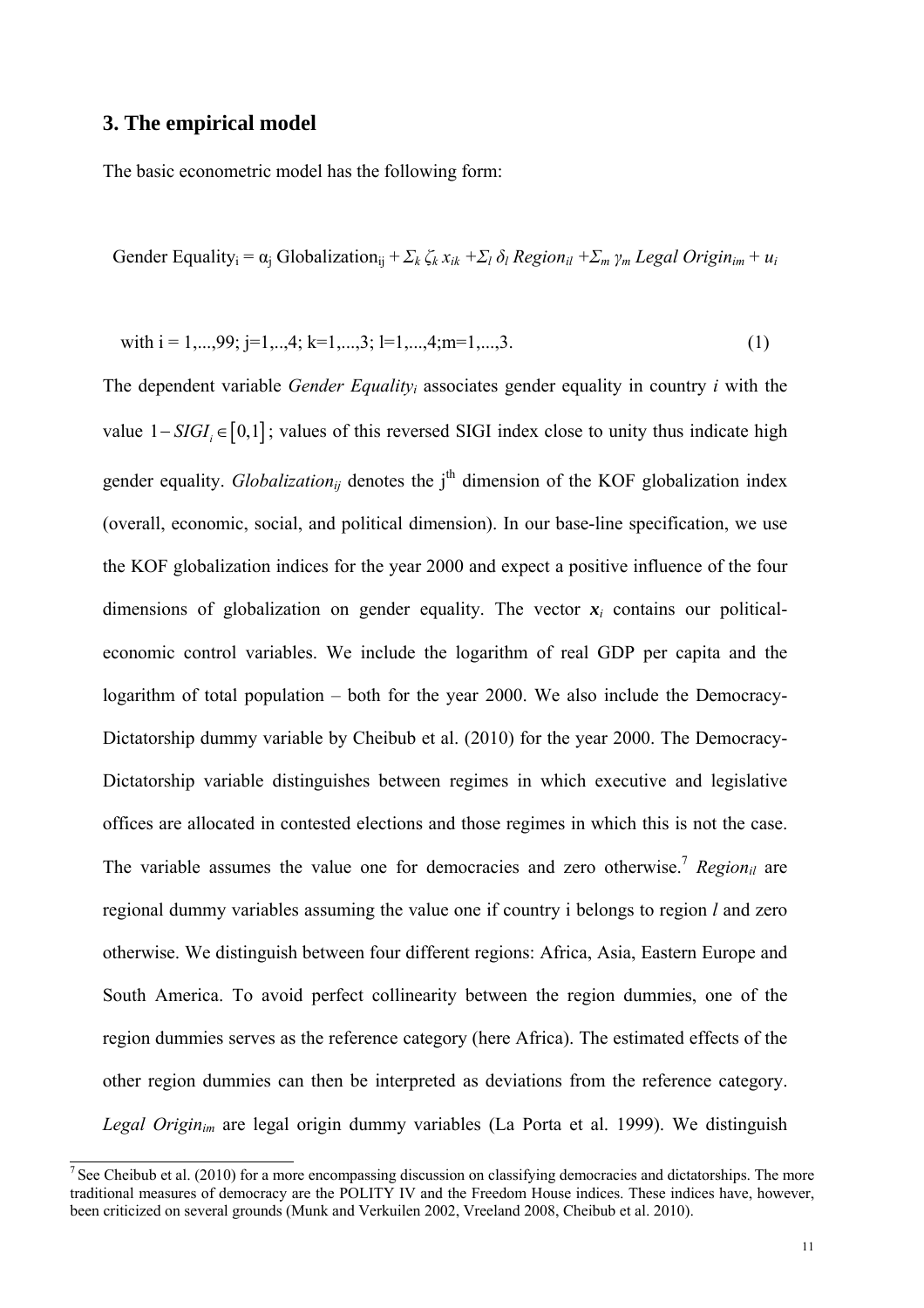between three different legal origins: British, French and Socialist.<sup>8</sup> Our reference category is British legal origin. Table A2 shows descriptive statistics of all variables.

We estimate the model with ordinary least squares (OLS) and robust standard errors.

### **4. Results**

#### **4.1 Basic results**

Table 1 shows our base-line regression results. The control variables display the expected signs and are statistically significant in several cases. Per capita income is statistically significant at the 5% level in columns (3) and (5) and has in these estimates a positive sign. The numerical meaning of the estimated coefficients is that when GDP per capita increases by 1%, the reversed SIGI increases by about 0.03 points. Higher income is thus associated with more subsequent gender equality. Population size is statistically significant at the 5% level in column (1) and has a negative sign. This estimate indicates that gender equality as measured by the reversed SIGI is in a given country by 0.1 points higher than in an otherwise similar country if it has a  $10\%$  smaller population.<sup>9</sup> The democracy variable has the expected positive sign and is statistically significant at the 5% level in columns (4) and (5) and indicates that the reversed SIGI is about 0.05 points higher in democracies than in dictatorships. The estimates of the regional dummy variables for Asia and Eastern Europe do not turn out to be statistically significant, while South American countries have a higher level of gender equality than Africa; this effect is statistically significant at the 1% level (at the 5% level in column 5). The coefficients of the socialist legal origin variable are statistically significant at the 1% level and indicate that gender equality is higher in countries with a socialist legacy as compared to countries with a British legal origin. The French legal origin variable does not turn out to be statistically significant.

 $8W$ e have no countries with Scandinavian and German legal origin in our sample.

<sup>&</sup>lt;sup>9</sup> This effect is numerically quite big and entirely driven by China and India which have extremely high populations and rather little gender equality. When excluding China and India the coefficient of the logarithm of total population does not turn out to be significantly different from zero.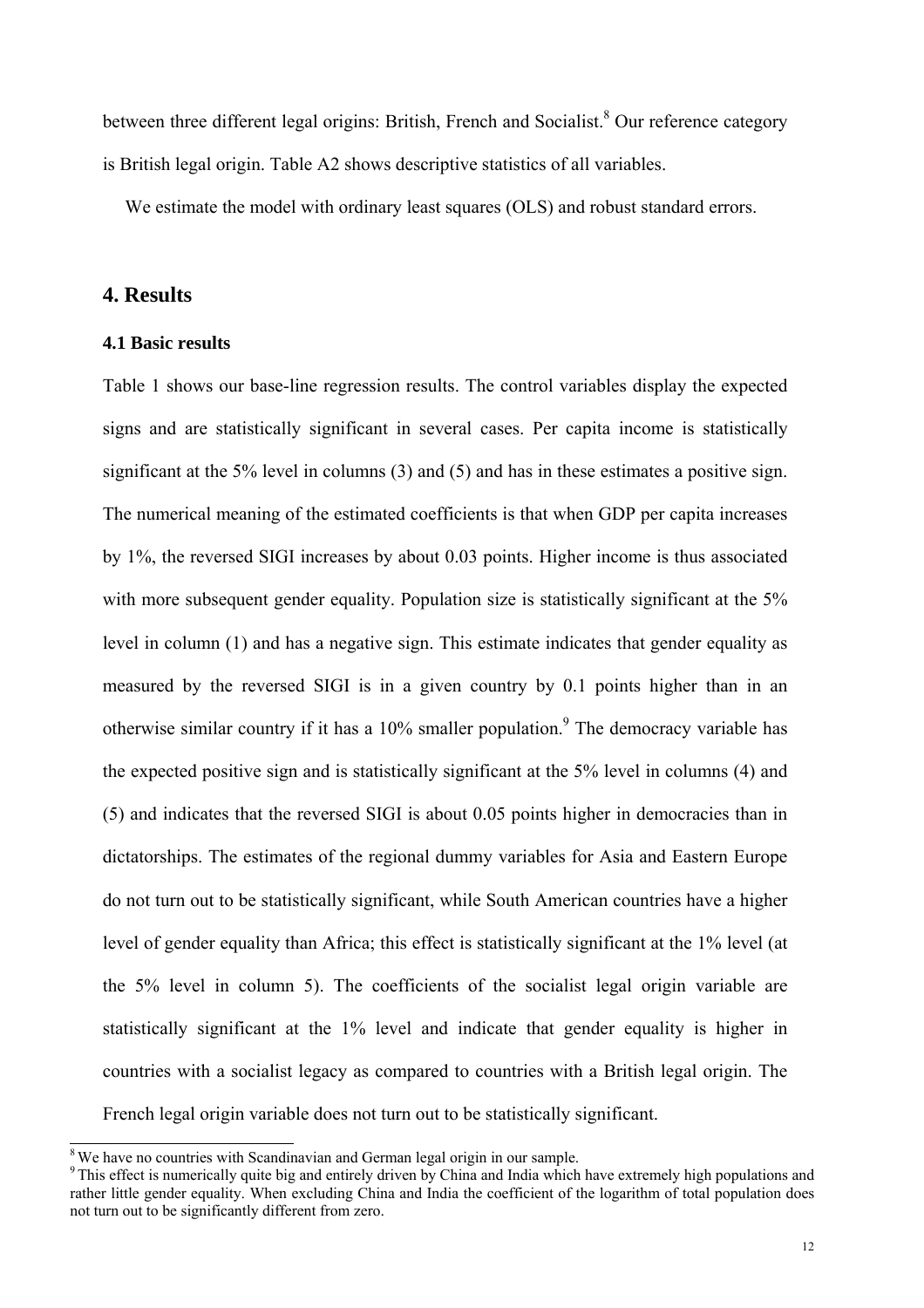Most importantly, the results reported in Table 1 show that globalization has had a positive influence on gender equality. The coefficients of the overall KOF index of globalization (for the year 2000) are statistically significant at the 1% level in column (1) and at the 5% level in column (2) and indicate that gender equality as measured by the reversed SIGI increases by about 0.0035 points if the overall KOF index of globalization increases by one point. Against the background of the standard deviation of 12.83 of the overall KOF index this is a numerically substantial effect: when the overall KOF index increases by one standard deviation, the reversed SIGI increases by about 0.045 points. The KOF indices of economic and social globalization (columns 3 and 4) are statistically significant at the 5% level and indicate that gender inequality as measured by the reversed SIGI increases by about 0.0015 points if the KOF index of economic globalization increases by one point and by about 0.0029 points if the KOF index of social globalization increases by one point. That is, when the KOF index of economic globalization increases by one standard deviation (14.49 points), the reversed SIGI increases by about 0.022 points and when the KOF index of social globalization increases by one standard deviation (16.69 points), the reversed SIGI increases by about 0.048 points. The KOF index of political globalization (column 5) does not turn out to be statistically significant. The results thus lend credibility to our hypothesis that social globalization is an important driving force of gender equality.

 Following up this conjecture, we use the fact the influence of globalization on gender equality is likely to take time. We therefore replaced the four KOF indices of globalization referring to the year 2000 by the three KOF indices of globalization for the years 1990, 1980 and 1970. Table 2 shows the results (we do not report the results of the control variables)<sup>10</sup>. The influence of the *overall* KOF index of globalization on gender equality

<sup>&</sup>lt;sup>10</sup> We have used the logarithm of real GDP per capita and population for the years 1990, 1980 and 1970 as control variables. The democracy variable is not available for a battery of developing countries before 1991 and we have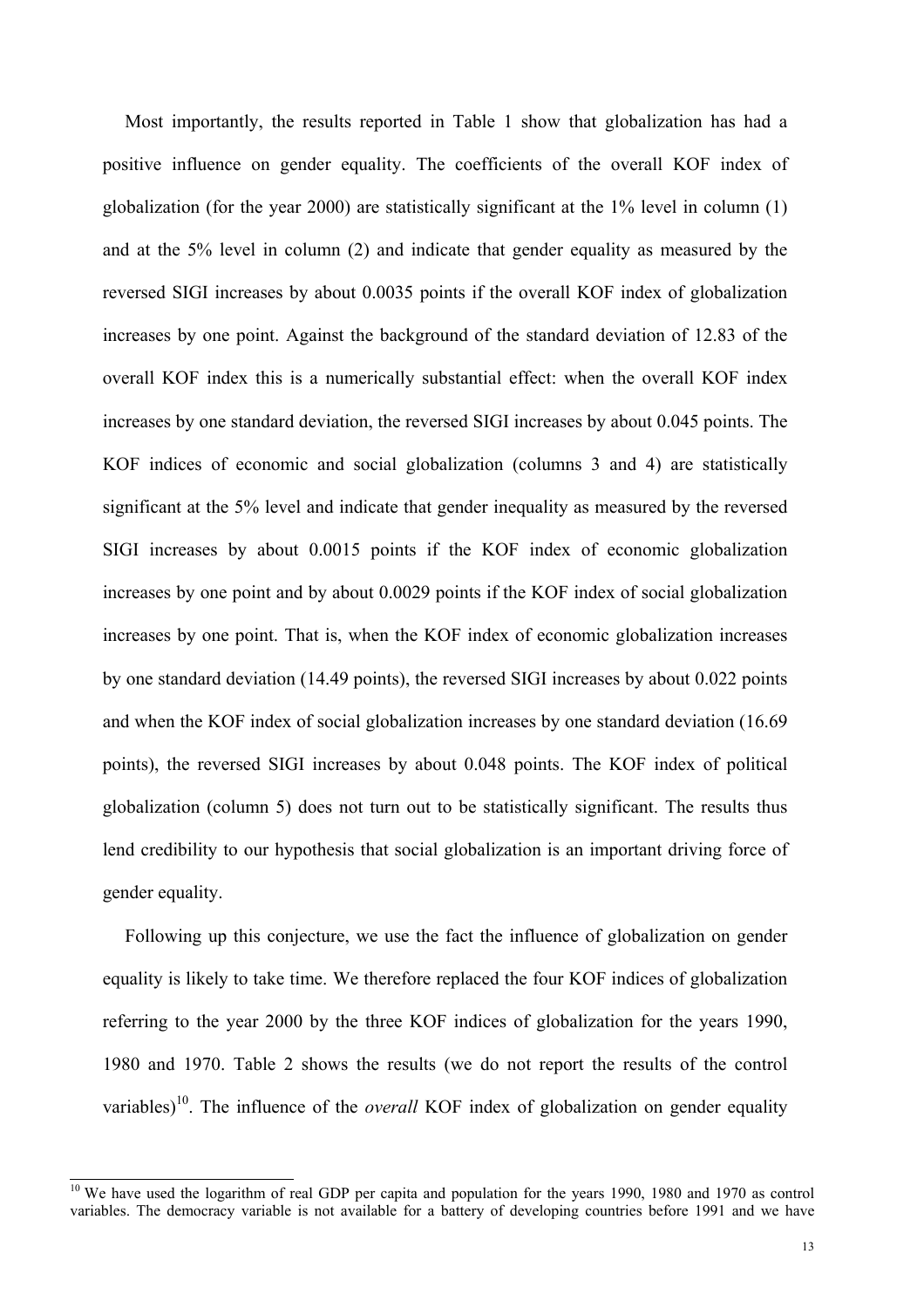(column 1) is positive and statistically significant at the 1% level for the years 1970 and 1980) but is not statistically significant for the year 1990. The KOF index of *economic* globalization does not turn out to be statistically significant. The KOF index of *social*  globalization is statistically significant at the 10% level for the years 1990 and 1970 and at the 5% level for the year 1980. The KOF index of *political* globalization, finally, is statistically significant at the 5% level for the year 1980 but does not turn out to be statistically significant for the years 1990 and 1970. These results again indicate that social globalization has been the driving force of gender equality. Moreover, it transpires that the whole build-up of economic and social global integration over the last forty years has had a positive influence on the contemporary relative status of women.

#### **4.2 Robustness checks**

l

We have checked the robustness of our results in several ways. Gender equality has been very pronounced in the socialist countries. We therefore excluded all Eastern European countries because their socialist past might bias our estimates. The results reported in Table 3 suggest however that excluding the Eastern European countries does not change our baseline estimates at all. We have also re-estimated the regressions that use the globalization indicators for the years 1990, 1980 and 1970 without the Eastern European countries. The results are almost identical to the ones reported in Table 2.

 Cultural traits are often believed to exert a strong influence on gender equality. Protestantism, for example, had a decidedly positive influence on gender equality in education (Becker and Woessmann 2009, 2010, Norton and Tomal 2009, Cooray and Potrafke 2011). Islam, on the other hand, has been shown to have a negative influence on gender equality (cf. Baliamoune-Lutz, 2006, and Neumayer and de Soysa, 2007). To control for these cultural traits we employ the data on religious fractionalization by Alesina

therefore excluded the democracy variable in these regressions. Inferences regarding the globalization variables do not change however when we include the democracy variable for the year 2000.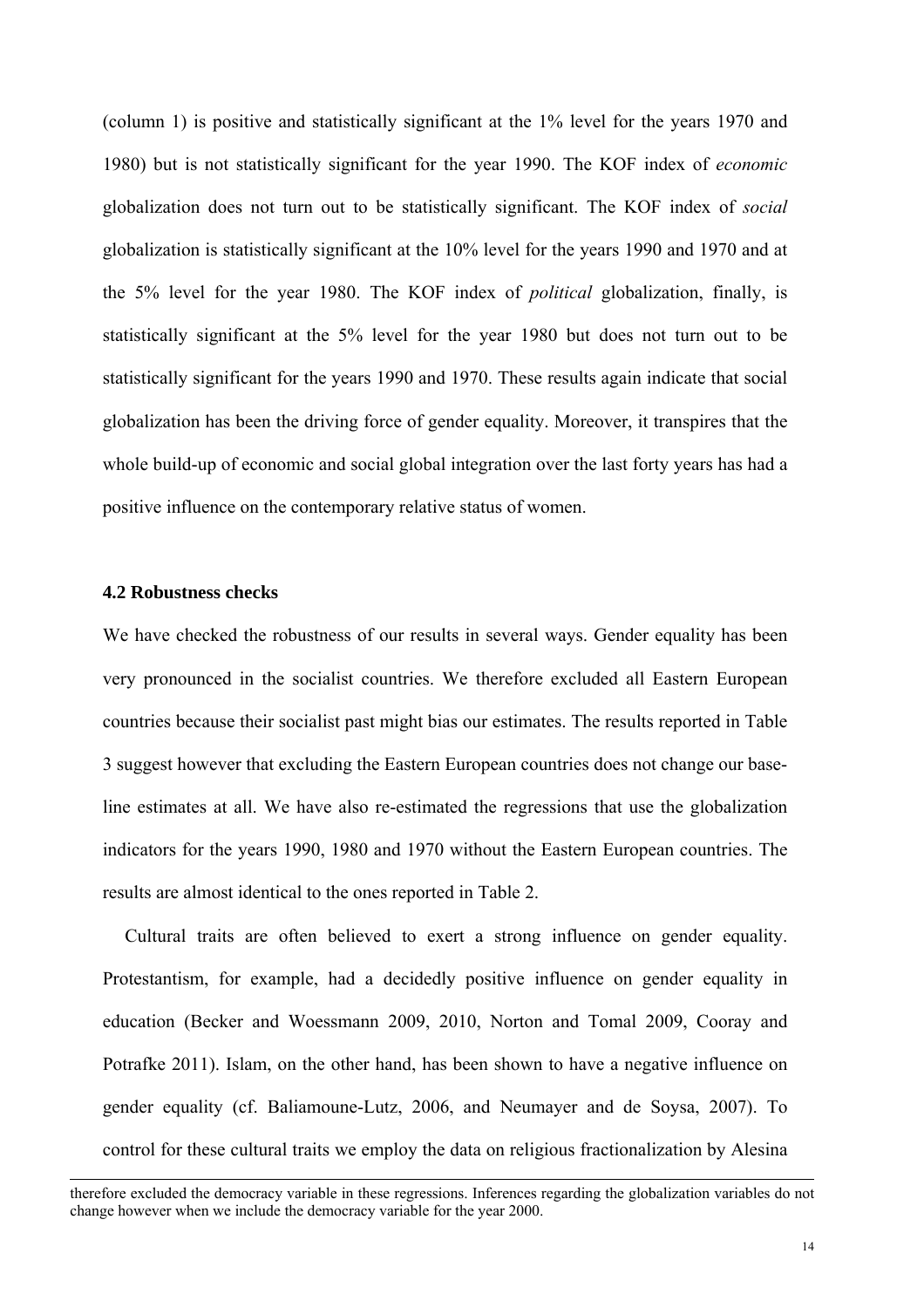et al. (2003). This database reports for each country in the year 1980 the percentage of the population belonging to the three most widespread religions in the world. The database contains however many missing observations. The most complete data is available for Islam. We therefore focus on the share of a country's Muslim population. In Alesina's data base the category "Muslim" is for some countries subdivided in "Shia Muslim" and "Sunni Muslim", for other countries this sub-division is not recorded. We therefore combine the available data to obtain a single variable that describes the share of Muslims in the total population of each country. The results reported in Table 4 show that the coefficient of this Muslim variable is statistically significant at the 1% level (at the 5% level in column 2) and has a negative sign. The numerical meaning is that gender equality decreases by about 0.001 points if the share of Muslims increases by one percentage point, implying that gender equality in a country with no Muslims is by 0.1 points higher than in an otherwise identical but purely Muslim country. Notice, that including the Muslim variable does not change the inferences with respect to the globalization variables. In fact, including the Muslim variable rather intensifies the influence of globalization, i.e. excluding the Muslim variable appears to induce some omitted variable bias.

 We have also included average years of total schooling by Barro and Lee (2010) in order to capture a second dimension of culture (not reported here). Average years of total schooling in the population aged 15 (25) and over are statistically significant at the 1% level and have the expected positive signs. The effects indicate that one additional year of total schooling increases the inversed SIGI by about 0.01 to 0.02 points. Including the average years of total schooling does not change the inference that globalization had a positive influence on the inversed SIGI: the globalization variables remain statistically significant at the 5% or 10% level. The average years of total schooling collected by Barro and Lee (2010) are however not available for the entire sample of 96 countries in the year 2000, but only for 83 countries. In particular, countries with low gender equality such as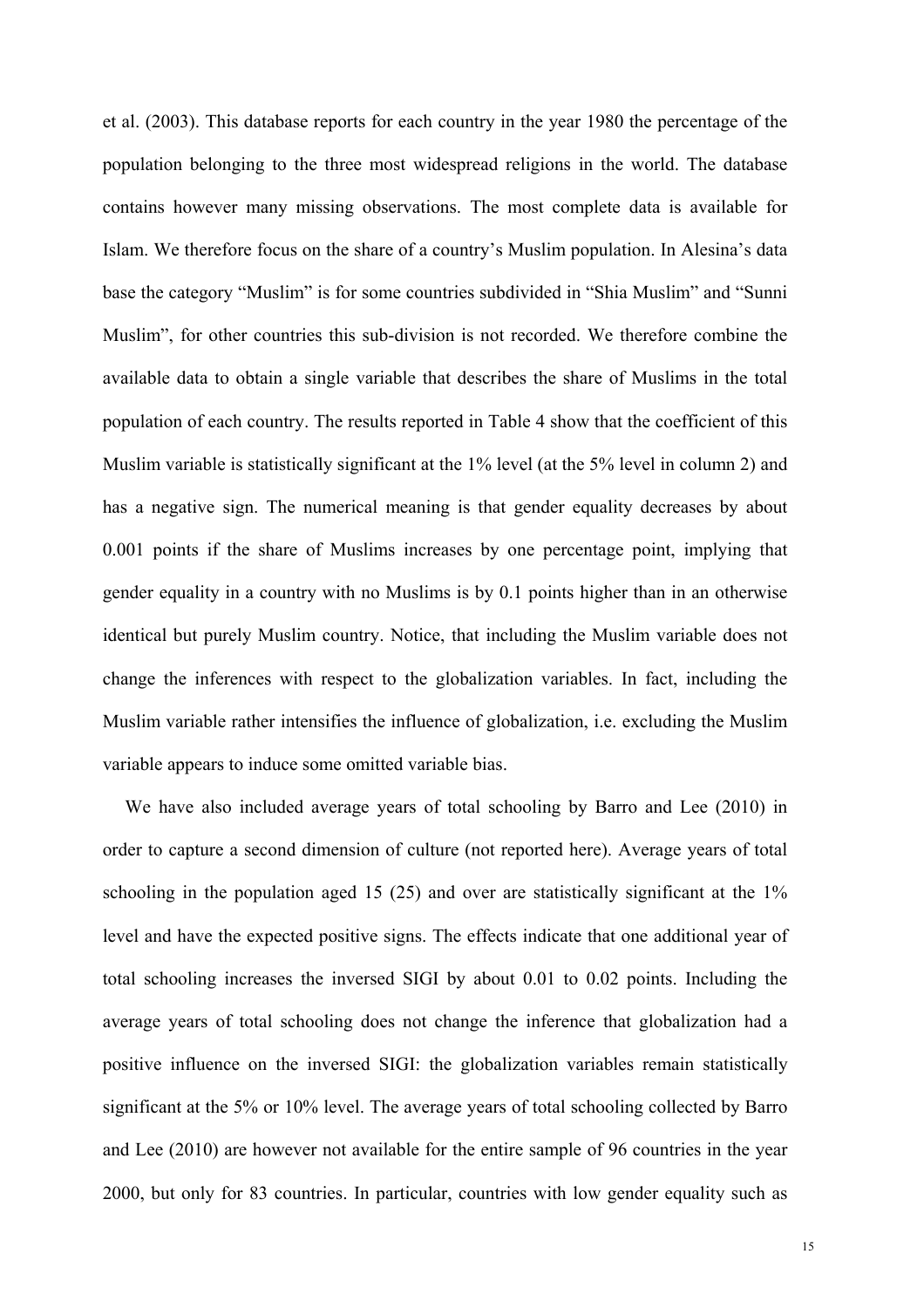Bhutan, Burkina Faso, Chad, Eritrea and Nigeria are excluded. This explains the somewhat weaker globalization-induced effects when including the average years of total schooling.

 The reported effects could also be driven or mitigated by idiosyncratic circumstances in individual countries. For this reason, we checked whether the results are sensitive to the inclusion/exclusion of particular countries. Our results (not reported here) indicate that this is not the case.

 The upper limit of the SIGI is censored to one, the lower limit to zero. For this reason one may well want to estimate a censored regression model (e.g., Tobit) because the standard assumptions of OLS are, strictly speaking, not satisfied. It is important to note, however, that in the entire sample the dependent variable in no case assumes the value zero or one. While the reversed SIGI is never close to zero, it is in several cases close to one. We have therefore estimated a Tobit model. Again, the results are very similar to the OLS base-line results.

# **5. Conclusion**

Heartrending anecdotal evidence promulgated by NGOs, the media, and the political discourse is supposed to prove that globalization is hurting the poorest of the poor, i.e. the downtrodden in the developing countries: indentured laborers, the sick, women, and children. The intended political consequence of this kind of publicity is of course to accommodate to the discontents of global economic integration and to reestablish barriers to the international trade, investment, and migration.

 Since rational policy-making cannot be based on selective evidence that is, moreover, often gathered from obscure and dubious sources, many scholars have begun to study globalization-induced effects on the well-being of the most depraved. The results of these scholarly studies do not support the generally held belief that globalization is good for the rich and bad for the poor. Many of these empirical investigations that are based on large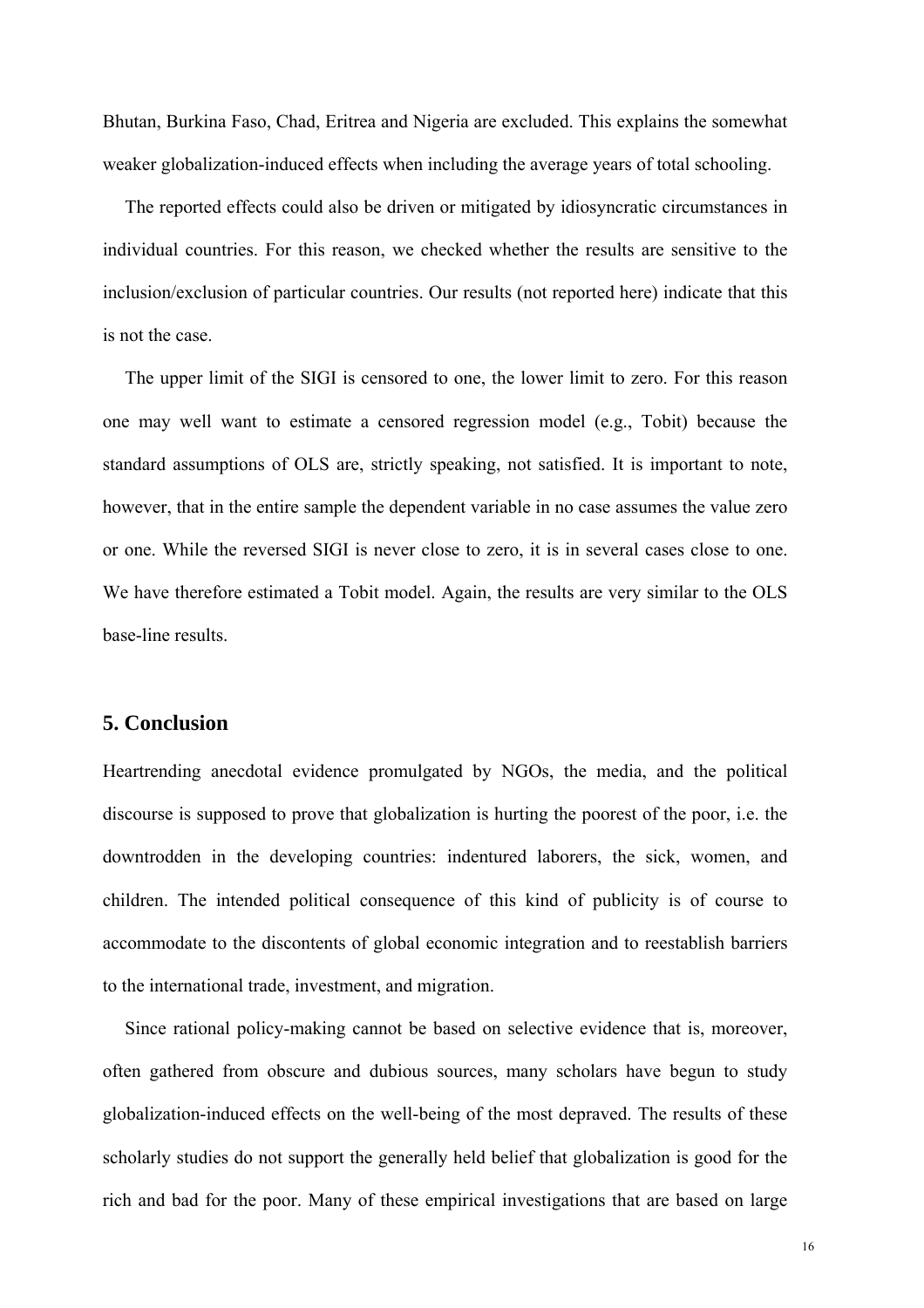representative samples arrive at conclusions that are compatible with the overall evaluation that a policy of openness is actually one of the most promising strategies to alleviate poverty. This result is moreover perfectly in line with the fundamental economic notion that the ubiquitous factor will gain from market integration – and this is in the developing countries unskilled labor. One is therefore left to speculate about the motives of the promoters of the anti-globalization movement in the developed countries who – when one adopts a clinical economic view – do not appear to defend the needy in the South but rather the low-skilled in the North.

 Our study contributes to this growing economic literature by empirically investigating the influence of globalization on one of the target groups of international commiseration: the women in the developing countries. In contrast to related studies we do not consider outcome-related aspects of the well-being of women such as the gender wage gap, female employment shares, education and health status of women, etc. We rather focus on the basic institutional parameters which guide the women's daily routine in the developing countries. To measure the prevailing institutions' gender blindness, we employ the new OECD *Social Institutions and Gender Index* (SIGI). The idea of this strategy is of course to identify the long-run consequences of deepening globalization. A second distinguishing feature of our approach is that we use the multi-faceted KOF indicator of globalization in order to disentangle the impacts of the three major dimensions of globalization.

 The results of our study are well in line with the gist of the evidence that emerges from the related literature: deepening globalization is, in general, good for the women living in developing countries. In our case we conclude that deepening globalization gives rise to more gender equality which we interpret to imply that international integration will, in the long run, improve the well-being of women. Moreover we find that it is mainly the social aspect of globalization that drives gender equality. In the light of the political landscape of developing countries, we believe this result to be quite plausible. Economic integration is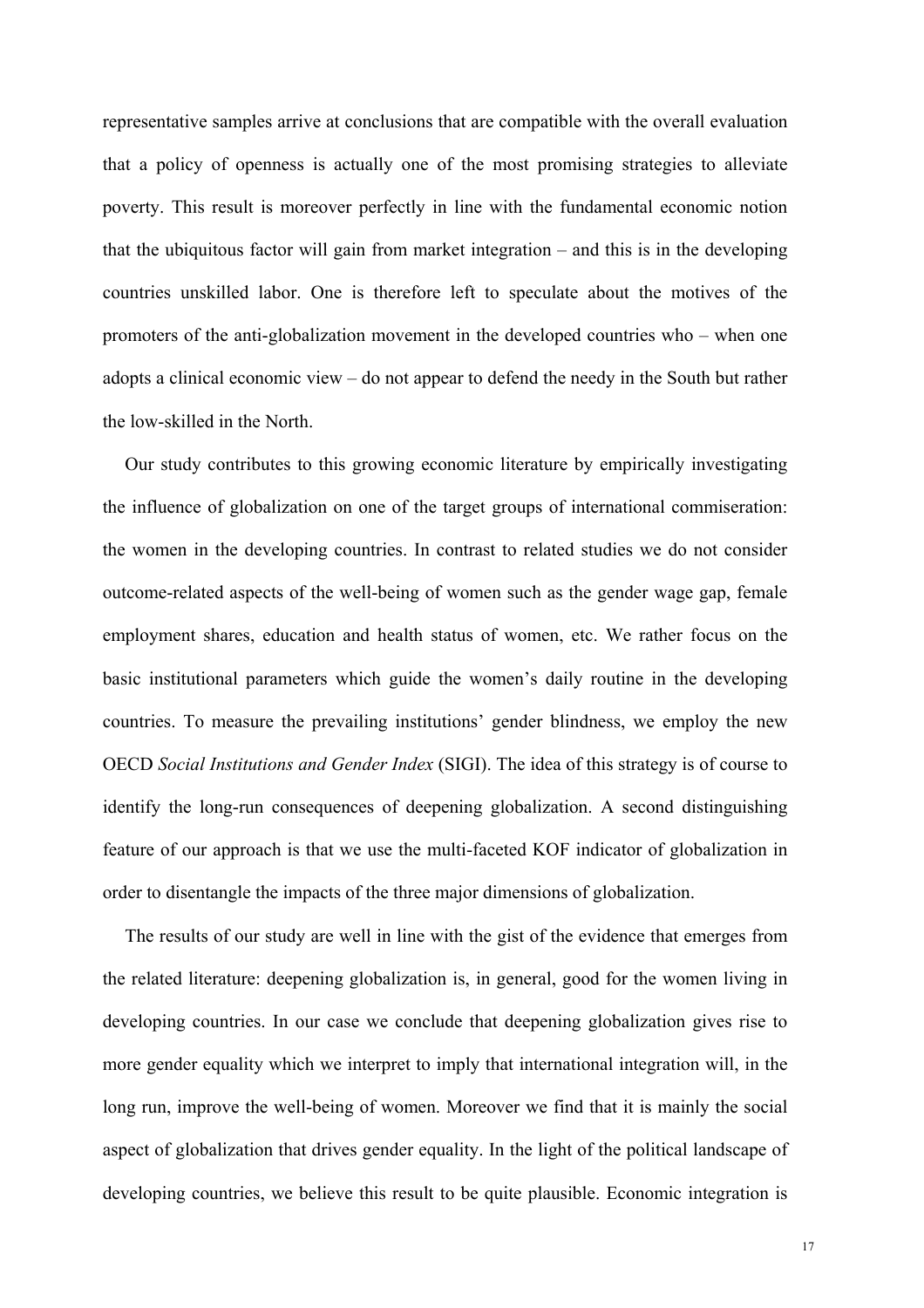not a contested issue in these countries, social integration is however extraordinarily controversial since it is strongly related to "americanization" (cf. Friedman 1999) or, as Dreher and Gaston (2007: 166) succinctly put it, "globalization implies institutional convergence to some common (U.S.) benchmark." In other words, global economic integration is, overall, beneficial for the developing countries, and it is also beneficial for the ruling elites as long as the elite is in a position to appropriate a substantial part of these gains from trade. Social globalization, on the other hand, is, as we argue, tantamount to empowering the oppressed and therefore represents an issue that potentially undermines the traditional political-economic order. It is therefore not surprising that in developing countries with strong ruling elites or male dominated cultures, social globalization is virtually demonized by the established ruling class. Our finding that it is especially hard to advocate the adoption of gender equality in countries with large Muslim populations is a case in point.

 Our results admit a decidedly optimistic view of the globalization process with respect to the status of women in the developing countries. Even if it were true that some outcome related measures indicated that incipient globalization has had a negative effect on gender equality, these findings are likely to represent mere teething troubles. These problems, irritating as they may be, should not be overvalued because globalization, especially social globalization, clearly invigorates the fundamental driving forces of gender equality. Globalization will, therefore, eventually give rise to more gender equality.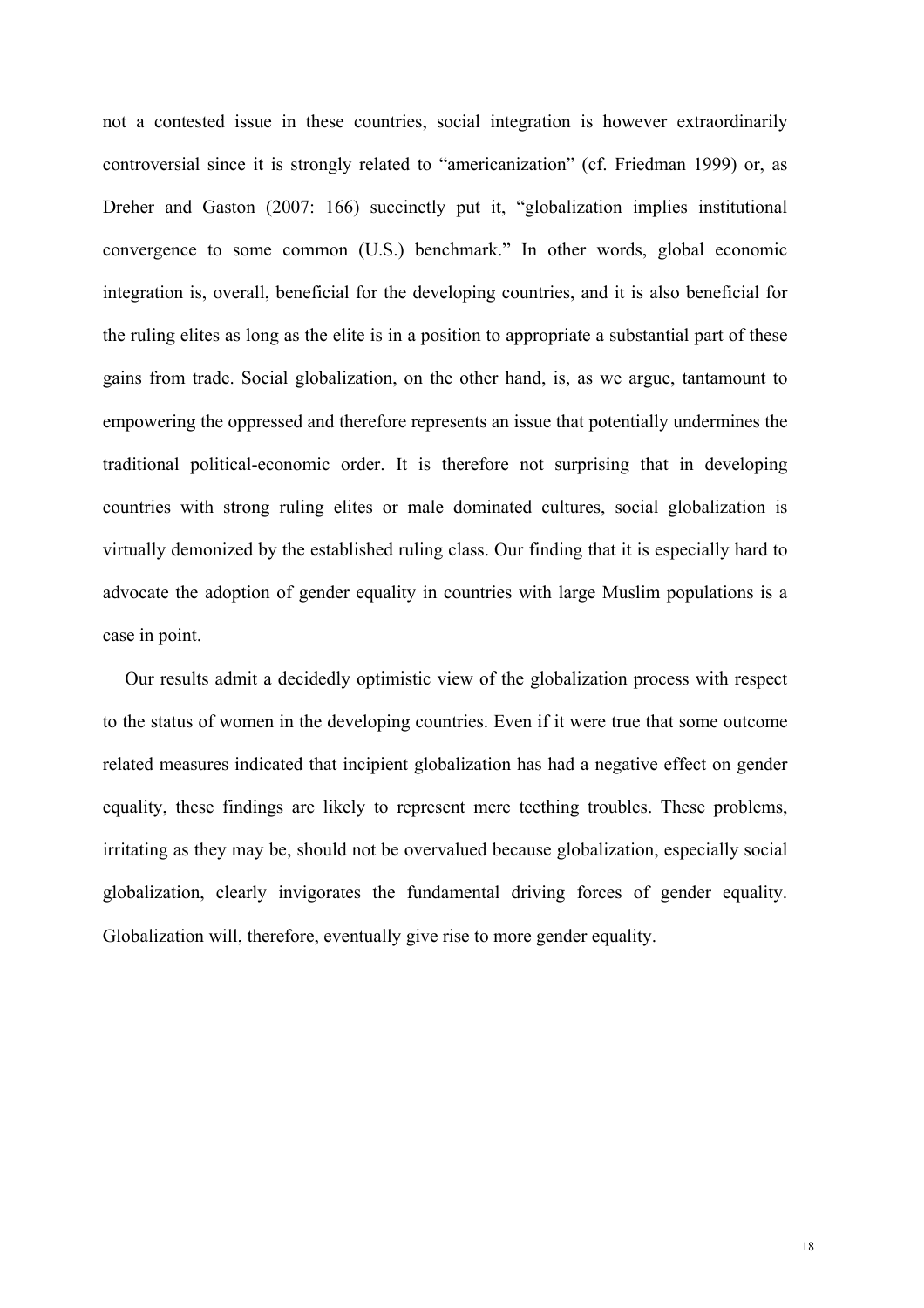# **References**

- Abu-Ghaida, D., & Klasen, S., (2004). The costs of the missing the millennium development goal on gender equity. *World Development* 32, 1076-1107.
- Acemoglu, D. (1998). Why do new technologies complement skills? Directed technical change and wage inequality, *Quarterly Journal of Economics* 113, 1055-1090.
- Aguayo-Tellez, E., Juhn, C., &. Airola, J. (2010). Does trade liberalization help women? The case of Mexico in the 1990s. NBER Working Paper w16195, July.
- Alesina, A., Devleeschauwer, A., Easterley, W., Kurlat, S. & Wacziarg, R., (2003). Fractionalization. *Journal of Economic Growth* 8, 155-194.
- Baliamoune-Lutz, M. (2006). Globalization and gender inequality: Is Africa different? *Journal of African Economies* 16, 301-348.
- Bardhan, K., & Klasen, S., (1999). UNDP's gender-related indices: A critical review. *World Development* 27, 985-1010.
- Barro, R.J., & Lee, J.-W. (2010). A new data set of educational attainment in the world, 1950-2010. *NBER Working Paper* 15902.
- Becker, G.S. (1971). The economics of discrimination. Chicago, Chicago University Press.

Becker, S.O, & Woessmann, L., (2009). Luther and the girls: religious denomination and the female education gap in nineteeth-century Prussia. *Scandinavian Journal of Economics* 110, 777-805.

- Becker, S.O., & Woessmann, L., (2010). The effect of Protestantism on education before industrialization: evidence from 1816 Prussia. *Economics Letters* 107, 224-228.
- Bergh, A., & Nilsson, T. (2010a). Good for living? On the relationship between globalization and life expectancy. *World Development* 38, 1191-1203.
- Bergh, A., & Nilsson, T. (2010b). Do liberalization and globalization increase income inequality? *European Journal of Political Economy* 26, 488-505.
- Bjørnskov, C. (2010). On globalization and human rights: the importance of types of globalization. *University of Aarhus, Working Paper.*
- Boserup, E. (1970). Women's role in economic development. New York, St. Martin's Press.
- Branisa, B., Klasen, S. & Ziegler, M. (2009a). New measures of gender inequality: the social institutions and gender index (SIGI) and its subindices. Courant Research Centre: Poverty, Equity and Growth - Discussion Papers 10, Courant Research Centre PEG.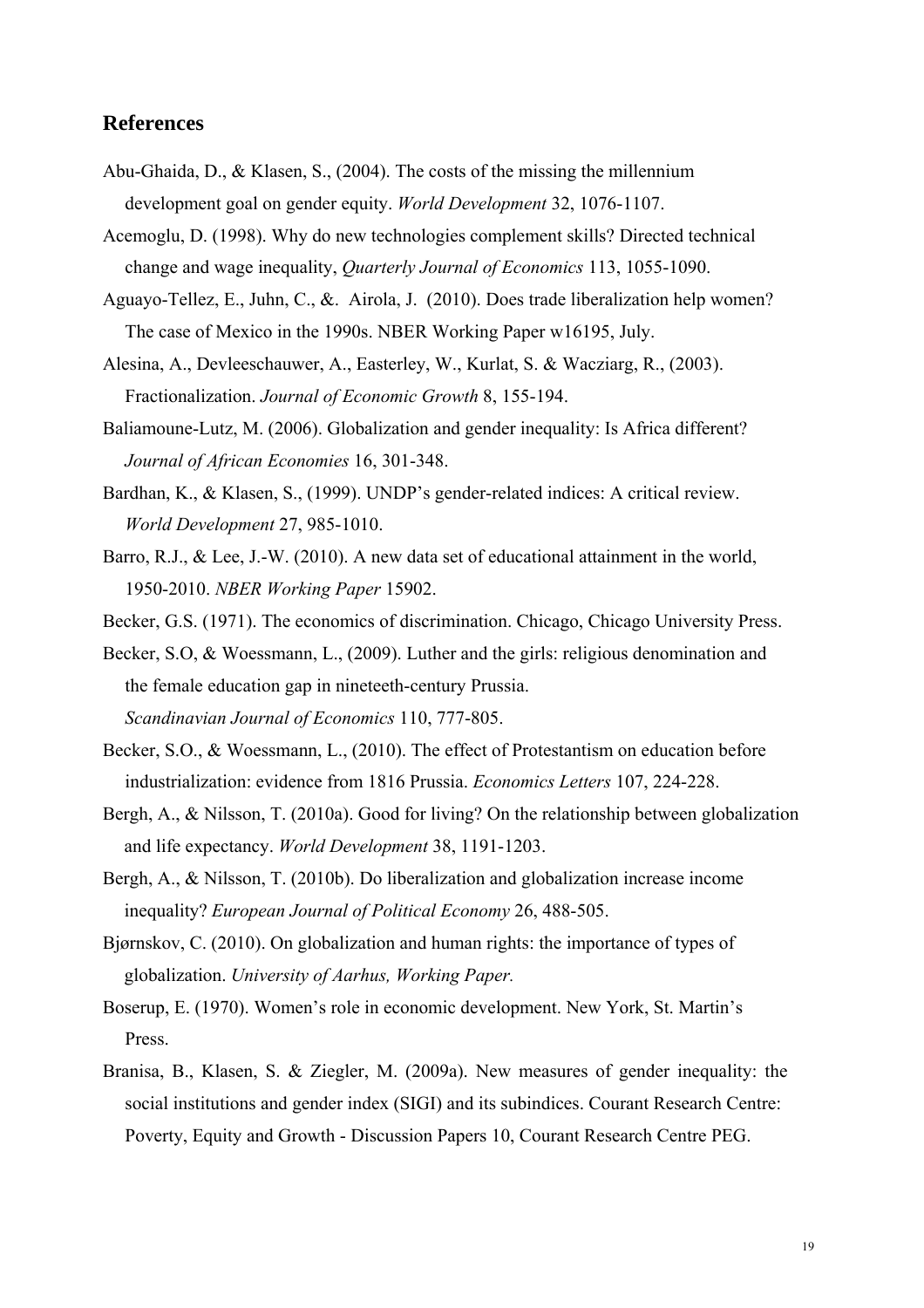- Branisa, B., Klasen, S. & Ziegler, M. (2009b). Why we should all care about social institutions related to gender inequality. Courant Research Centre: Poverty, Equity and Growth - Discussion Papers 15, Courant Research Centre PEG.
- Busse, M. & Hefeker, C.(2007). Political risk, institutions, and foreign direct investments. *European Journal of Political Economy* 23, 97-415.
- Busse, M. & Nunnenkamp, P. (2009). Gender disparity in education and the international competition for foreign direct investments. *Feminist Economics* 15, 61-90.
- Cagatay, N. & Ertürk, K. (2004). Gender and Globalization: A macroeconomic perspective, ILO Policy Integration Department, Working Paper No. 19, Geneva.
- Cheibub, J., Gandhi, J., & Vreeland, J.R. (2010). Democracy and dictatorship revisited.  *Public Choice* 143, 67-101.
- Cho, S.-Y. (2011). Integrating inequality Globalization, women´s rights, son preference and human trafficking. *University of Göttingen, Working Paper.*
- Cingranelli, D.L. & Richards, D.L. (2005). The Cingranelli-Richards (CIRI) Human Rights Dataset. Available at http://www.humanrightsdata.org.
- Cooray, A., & Potrafke, N. (2011). Gender inequality in education: political institutions or culture and religion? *European Journal of Political Economy* 27, 268-280.
- Di Tommaso, M.L., I. Shima, S. Strom & Bettio, F. (2009). As bad as its gets: Well-being deprivation of sexually exploited trafficked women. *European Journal of Political Economy* 25, 143-162.
- Dollar, D., & Gatti, R. (1999). Gender inequality, income and growth: Are good times good for women? Policy Research Report on Gender and Development Working Paper Series No. 1, World Bank, Washington DC.
- Dreher, A. (2006). Does globalization affect growth? Evidence from a new index of globalization. *Applied Economics* 38, 1091-1110.
- Dreher, A., Gassebner, M. & Siemers, L.-H. (2011). Globalization, economic freedom and human rights. *Journal of Conflict Resolution*, forthcoming.
- Dreher, A., & Gaston, N. (2007). Has globalisation really had no effect on unions?  *Kyklos* 60, 165-186.
- Dreher, A., Gaston, N., & Martens, P., (2008). *Measuring globalization Gauging its consequences.* Springer, Berlin.
- Feenstra, R. C., & Hanson, G. H. (1997). Foreign direct investment and relative wages: evidence from Mexico`s maquiladoras. *Journal of International Economics* 42, 371-393.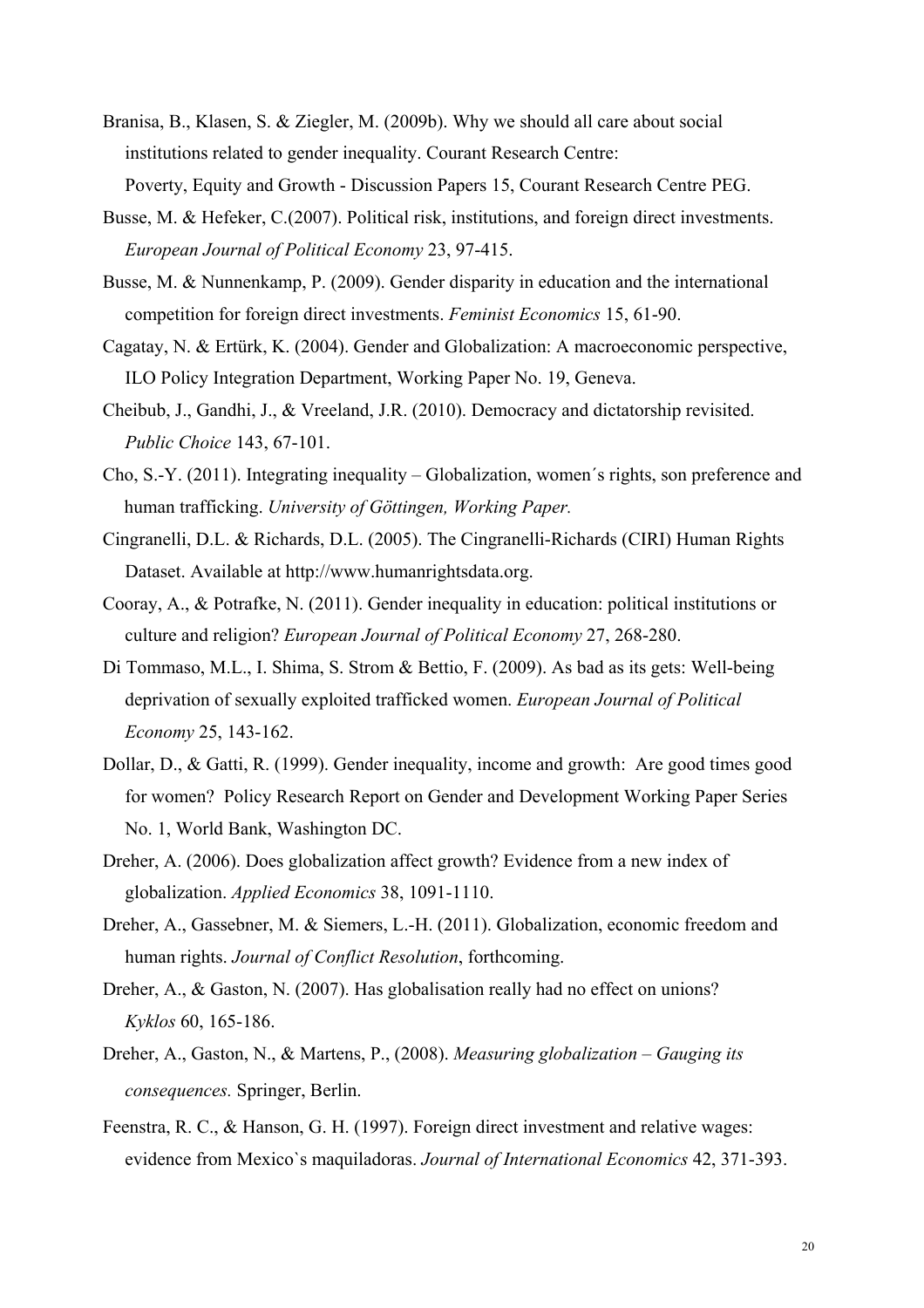- Friedman, T.L. (1999). *The lexus and the olive tree*. New York: Farrar, Strauss, and Giroux.
- Harms, P., & Ursprung, H.W. (2002). Do civil and political repression really boost foreign direct investments? *Economic Inquiry* 40, 651-663.
- Jüttig, J., Luci, A., & Morrison, C., (2010). Why do so many women end up in bad jobs? A cross-country assessment. *Working Paper No. 287* , *OECD Development Centre*, Paris.
- Klasen, S. (2002). Low schooling for girls, slower growth for all? Cross country evidence on the effect of gender inequality in education on economic development. *World Bank Economic Review* 16, 345-373.
- Klasen, S., & Lamanna, F. (2009). The impact of gender inequality in education and employment on economic growth: new evidence for developing countries. *Feminist Economics* 15, 91-132.
- Knowles, S., Lorgelly, P., & Ownen, P. (2002). Are educational gender gaps a brake on economic development? Some cross country empirical evidence. *Oxford Economic Papers* 54, 118 – 149.
- La Porta, R., Lopez-di-Silanes, F., Shleifer, A., & Vishny, R. (1999). The quality of government. *Journal of Law, Economics and Government* 15, 222-279.
- Margit, S., Beladi, H., & Chakrabarti, A. (2004). Trade and wage inequality in developing countries. *Economic Inquiry* 42, 295-303.
- Munck, G., & Verkuilen, J. (2002). Conceptualizing and measuring democracy: Evaluating alternative indices. *Comparative Political Studies* 55, 5-34.
- Neumayer, E., & de Soysa, I. (2007). Globalization, Women's economic rights and forced labor. *World Economy* 1510-1535.
- Neumayer, E., & de Soysa, I. (2011). Globalization and the empowerment of women: an analysis of spatial dependence via trade and foreign direct investment. *World Development* 39, 1065-1075.
- Norton, S.W., & Tomal, A. (2009). Religion and female educational attainment. *Journal of Money, Credit and Banking* 41, 961-986.
- Oostendorp, R.H. (2009). Globalization and the gender wage gap. *World Bank Economic Review* 23, 141-161.
- Ozler, S. (2000). Export orientation and female share of employment: Evidence from Turkey. *World Development* 28, 1239-48.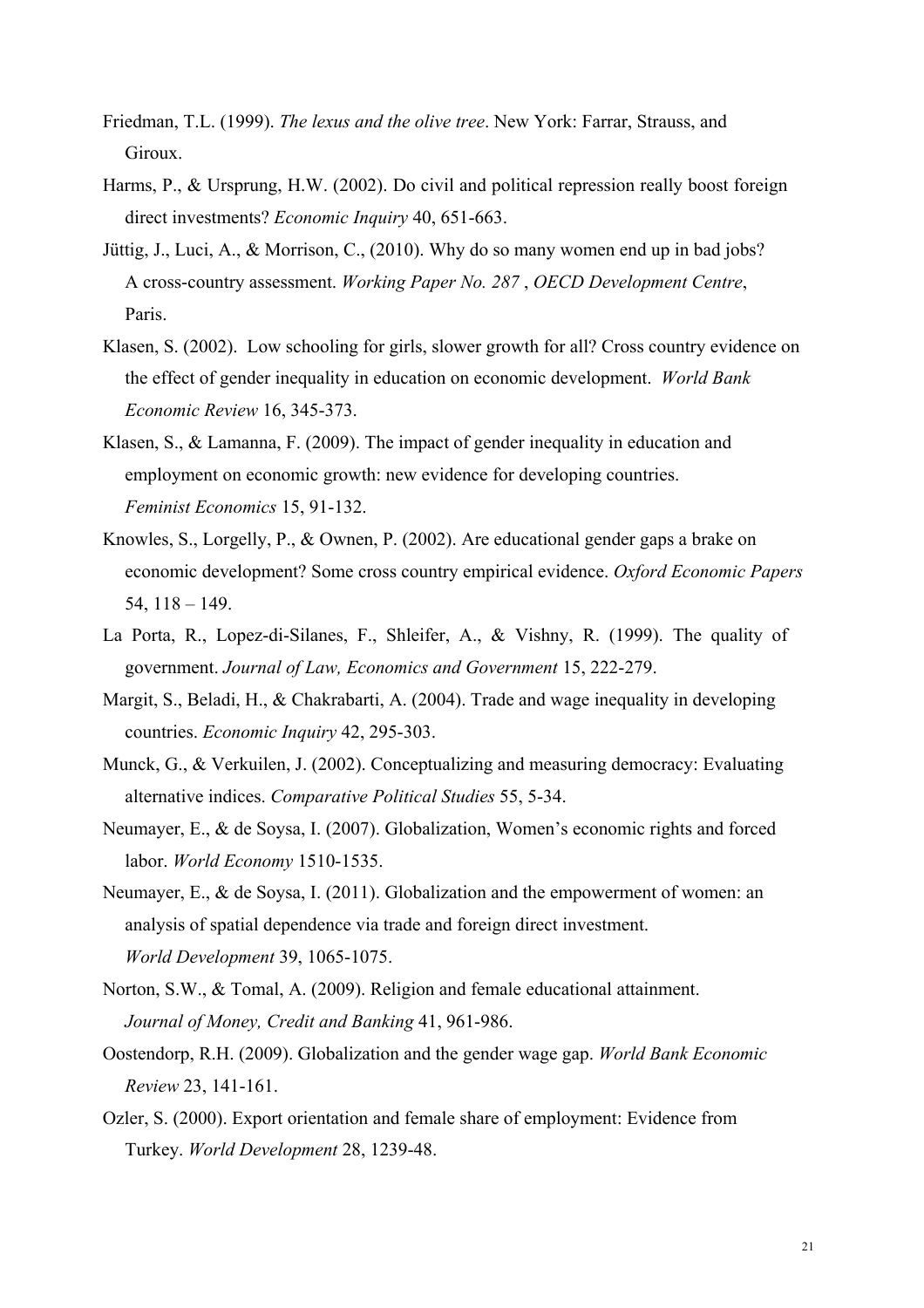- Richards, D.L., & Gelleny, R. (2007). Women´s status and economic globalization. *International Studies Quarterly* 51, 855-876.
- Schultz, P.T. (2007). Does the liberalization of trade advance gender equality in schooling and health? In E. Zedillo (ed.). *The future of globalization* (chapter 11), London, Taylor and Francis.
- Schulze, G.G., & Ursprung, H.W. (1999). Globalisation of the economy and the nation state. *World Economy* 22, 295–352.
- Summers, R., Heston, A. (1991). The Penn World Table (Mark 5): an expanded set of international comparisons, 1950-1988. *Quarterly Journal of Economics* 106, 327-369.
- Vreeland, J.R. (2008). The effect of political regime on civil war: Unpacking anocracy. *Journal of Conflict Resolution* 52, 401-425.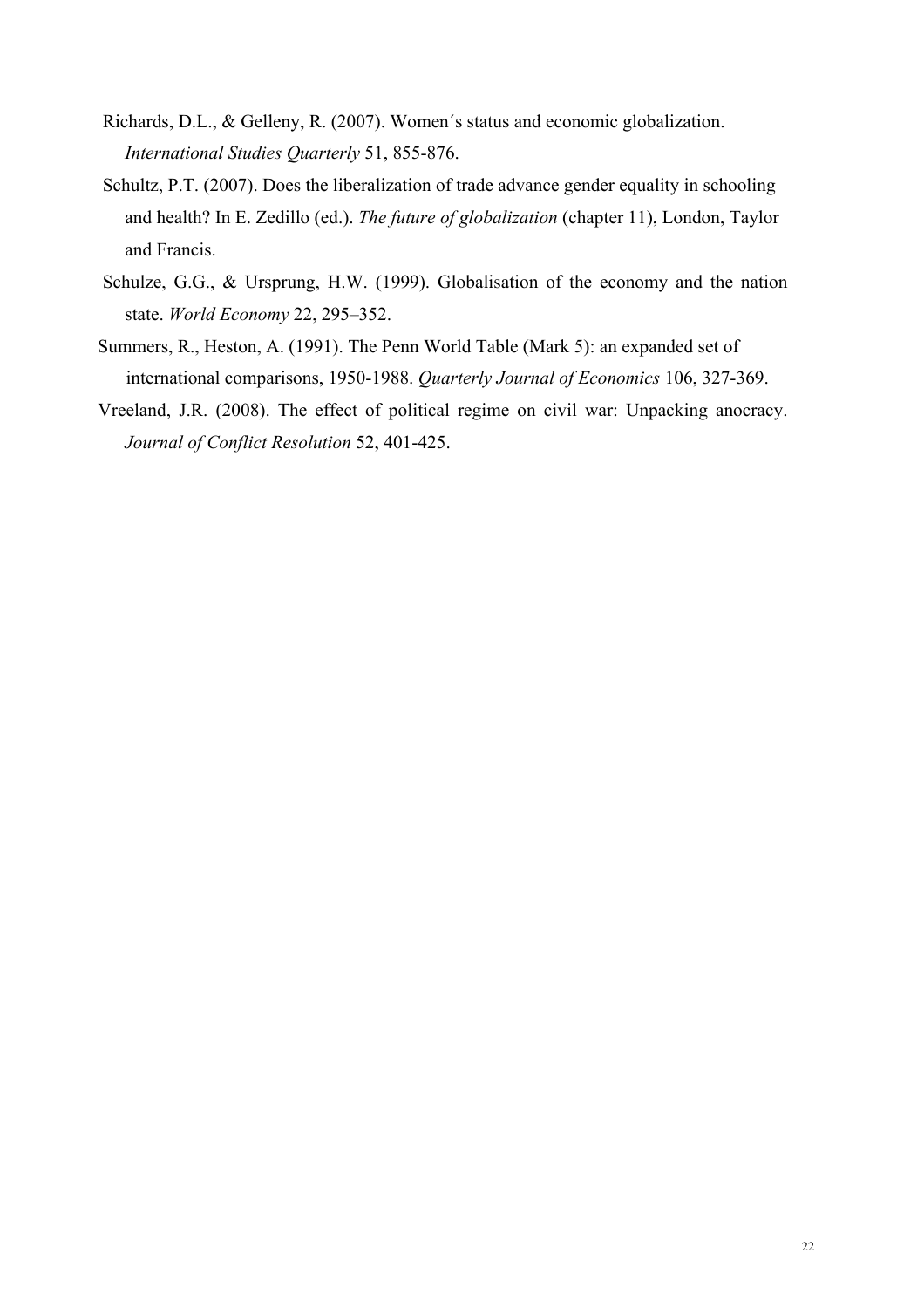

Figure 2: Gender equality = reversed SIGI and overall KOF index of globalization (year 2000).

Correlation coefficient: 0.42. Source: Branisa et al. (2009) and Dreher (2006) and Dreher et al. (2008).



Figure 3: Gender equality = reversed SIGI and KOF index of economic globalization (year 2000).

Correlation coefficient: 0.58. Source: Branisa et al. (2009) and Dreher (2006) and Dreher et al. (2008).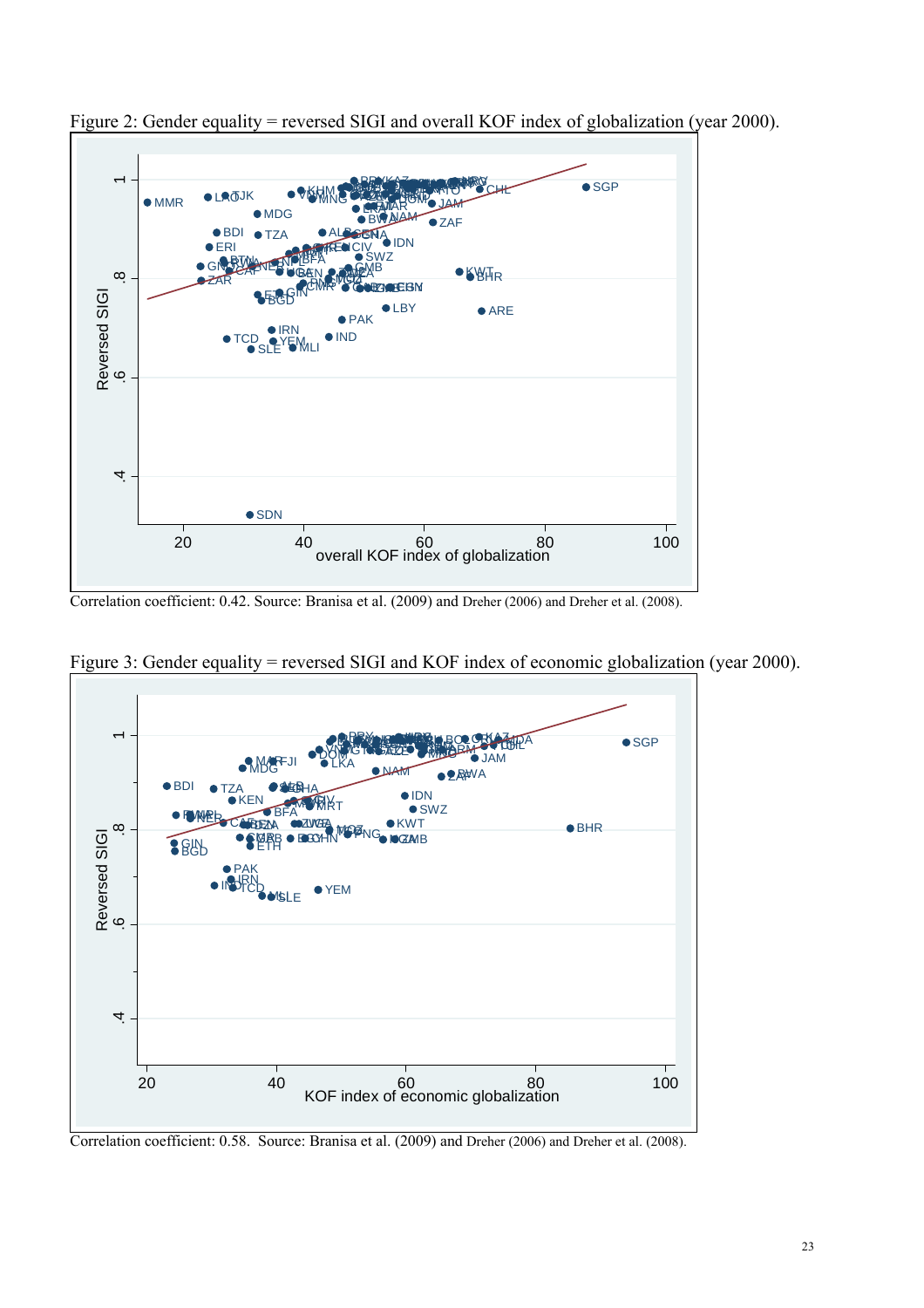

Figure 4: Gender equality = reversed SIGI and KOF index of social globalization (year 2000).

Correlation coefficient: 0.45. Source: Branisa et al. (2009) and Dreher (2006) and Dreher et al. (2008).



Figure 5: Gender equality = reversed SIGI and KOF index of political globalization (year 2000).

Correlation coefficient: 0.05. Source: Branisa et al. (2009) and Dreher (2006) and Dreher et al. (2008).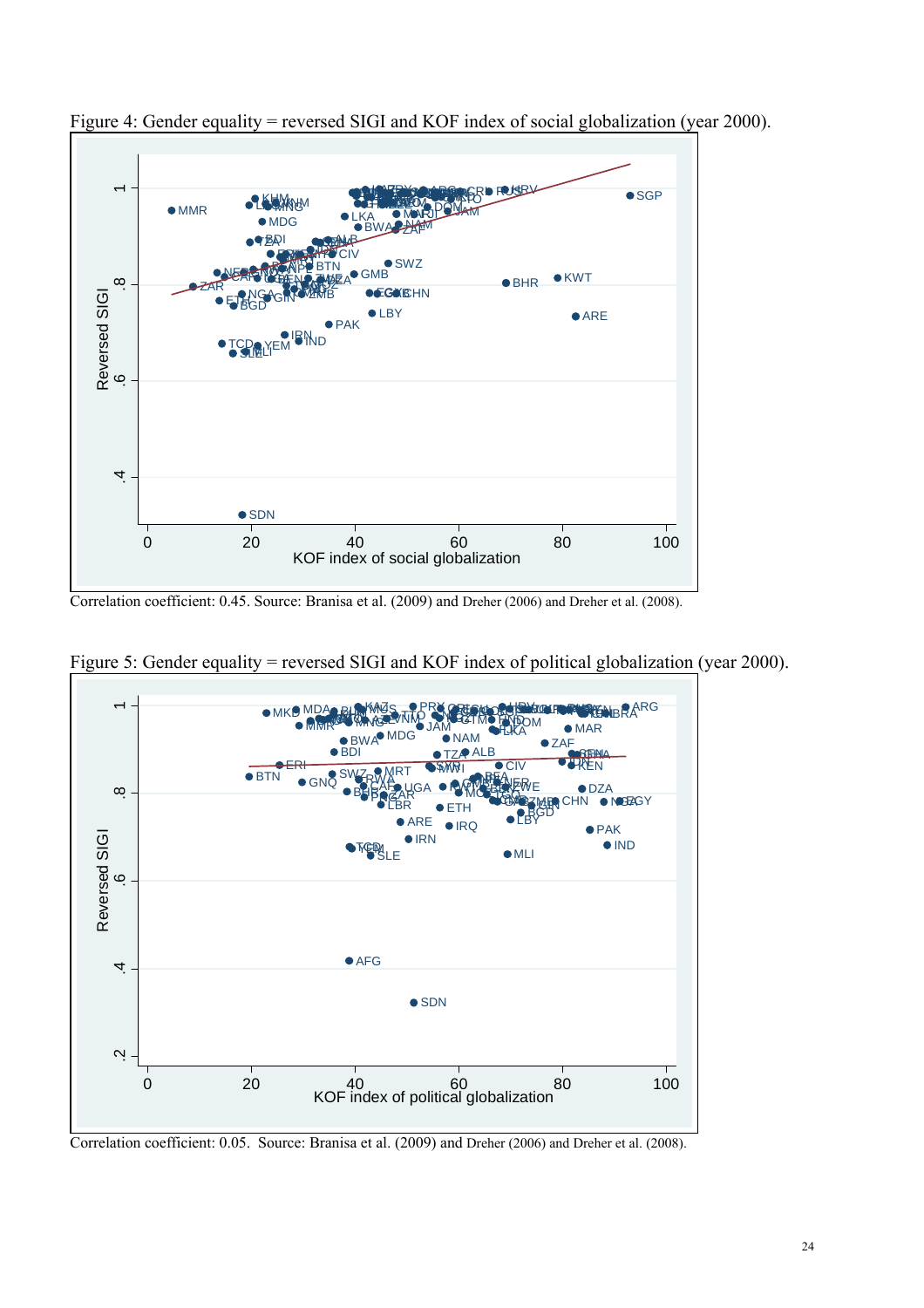# Table 1: Regression Results. Dependent variable: Gender Equality = reversed SIGI (overall) OLS with robust standard errors. KOF Index 2000.

|                                        | (1)         | (2)         | (3)         | (4)         | (5)         |
|----------------------------------------|-------------|-------------|-------------|-------------|-------------|
| KOF index of globalization (overall)   | $0.0038***$ | $0.0032**$  |             |             |             |
|                                        | [3.95]      | $[2.62]$    |             |             |             |
| KOF index of globalization (economic)  |             |             | $0.0015**$  |             |             |
|                                        |             |             | $[2.12]$    |             |             |
| KOF index of globalization (social)    |             |             |             | $0.0029**$  |             |
|                                        |             |             |             | [2.53]      |             |
| KOF index of globalization (political) |             |             |             |             | 0.001       |
|                                        |             |             |             |             | [1.11]      |
| log GDP per capita                     |             | $-0.0037$   | $0.0270**$  | $-0.0100$   | $0.0337**$  |
|                                        |             | [0.26]      | [2.21]      | [0.66]      | [2.20]      |
| log Population                         |             | $-0.0140*$  | $-0.0021$   | $-0.007$    | $-0.0164$   |
|                                        |             | [1.96]      | [0.32]      | $[1.01]$    | $[1.43]$    |
| Democracy                              |             | 0.0341      | 0.0238      | $0.0451**$  | $0.0473**$  |
|                                        |             | [1.57]      | [1.29]      | [2.00]      | [2.12]      |
| Asia                                   |             | $-0.005$    | $-0.0417$   | $-0.0186$   | $-0.0332$   |
|                                        |             | $[0.16]$    | [1.36]      | [0.64]      | $[0.80]$    |
| Eastern Europe                         |             | $-0.0312$   | $-0.0377$   | $-0.0696$   | $-0.0614$   |
|                                        |             | $[0.72]$    | $[0.84]$    | $[1.45]$    | $[1.11]$    |
| South America                          |             | $0.0836***$ | $0.0737***$ | $0.0794***$ | $0.0824**$  |
|                                        |             | [2.89]      | [2.67]      | [2.68]      | $[2.62]$    |
| Legal Origin (french)                  |             | 0.0277      | 0.0065      | 0.0287      | 0.0097      |
|                                        |             | [0.92]      | [0.29]      | [0.95]      | [0.35]      |
| Legal Origin (socialist)               |             | $0.1524***$ | $0.1269***$ | $0.1580***$ | $0.1770***$ |
|                                        |             | [4.46]      | [3.49]      | [4.33]      | $[4.54]$    |
| Constant                               | $0.7055***$ | $0.8178***$ | $0.5758***$ | $0.8436***$ | $0.6384***$ |
|                                        | [14.45]     | [7.03]      | [4.44]      | $[7.71]$    | [4.49]      |
| Observations                           | 98          | 96          | 86          | 96          | 99          |
| R-squared                              | 0.18        | 0.51        | 0.59        | 0.51        | 0.51        |

Notes: Absolute value of t statistics in brackets; \* significant at 10%; \*\* significant at 5%; \*\*\* significant at 1%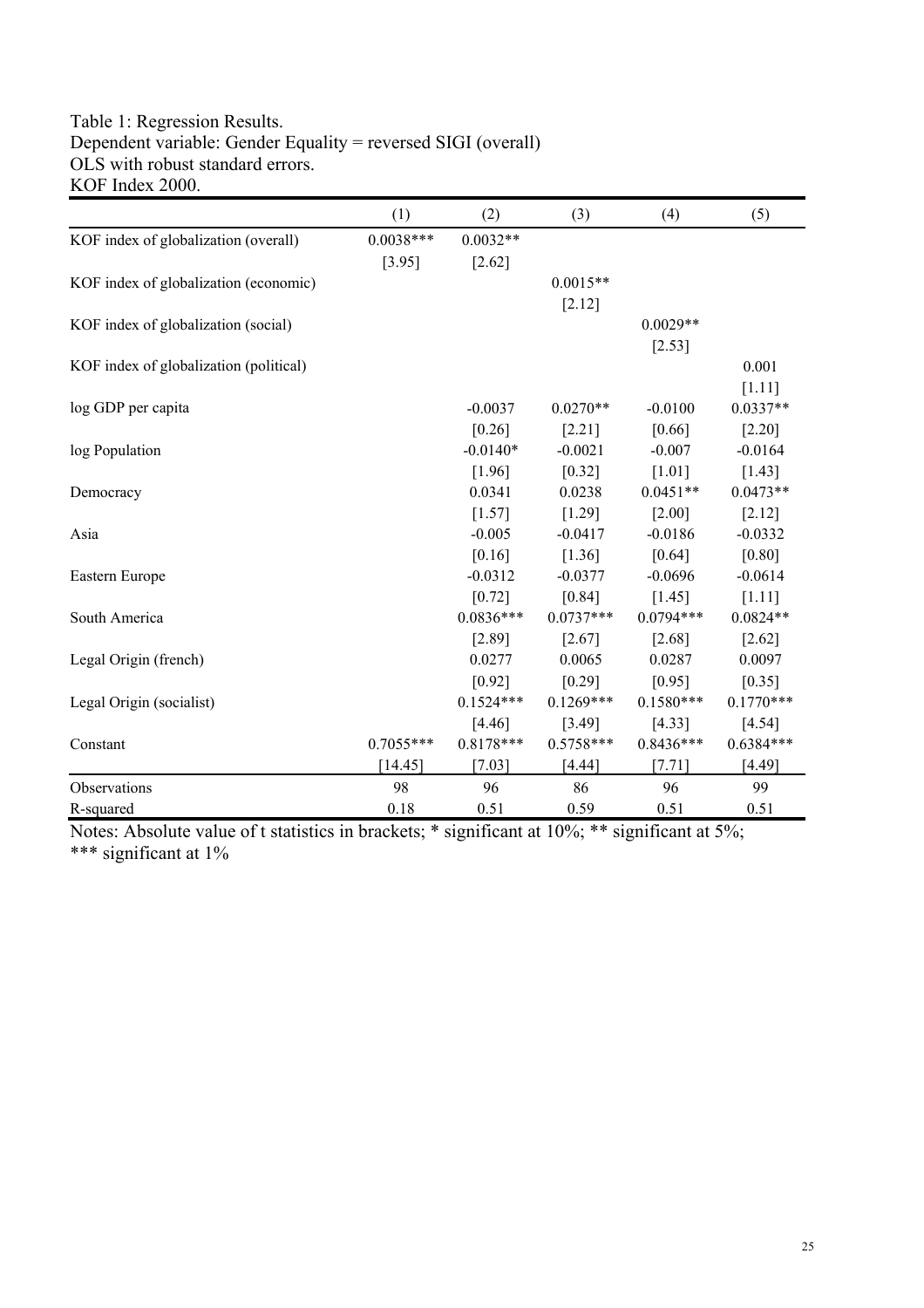### Table 2: Regression Results. Dependent variable: Gender Equality = reversed SIGI (overall) OLS with robust standard errors. Lagged KOF Indices.

| Lagged KOT munes.                           |             |        |            |           |
|---------------------------------------------|-------------|--------|------------|-----------|
|                                             | (1)         | (2)    | (3)        | (4)       |
| KOF index of globalization 1990 (overall)   | 0.0017      |        |            |           |
|                                             | [1.11]      |        |            |           |
| KOF index of globalization 1990 (economic)  |             | 0.0007 |            |           |
|                                             |             | [0.84] |            |           |
| KOF index of globalization 1990 (social)    |             |        | $0.0023*$  |           |
|                                             |             |        |            |           |
|                                             |             |        | $[1.79]$   |           |
| KOF index of globalization 1990 (political) |             |        |            | $-0.0005$ |
|                                             |             |        |            | $[0.53]$  |
| KOF index of globalization 1980 (overall)   | $0.0042***$ |        |            |           |
|                                             | [3.70]      |        |            |           |
| KOF index of globalization 1980 (economic)  |             | 0.0012 |            |           |
|                                             |             | [1.38] |            |           |
| KOF index of globalization 1980 (social)    |             |        | $0.0025**$ |           |
|                                             |             |        | [2.16]     |           |
| KOF index of globalization 1980 (political) |             |        |            | $0.0014*$ |
|                                             |             |        |            | $[1.86]$  |
| KOF index of globalization 1970 (overall)   | $0.0038***$ |        |            |           |
|                                             | [2.84]      |        |            |           |
|                                             |             |        |            |           |
| KOF index of globalization 1970 (economic)  |             | 0.0009 |            |           |
|                                             |             | [1.09] |            |           |
| KOF index of globalization 1970 (social)    |             |        | $0.0029*$  |           |
|                                             |             |        | [1.93]     |           |
| KOF index of globalization 1970 (political) |             |        |            | 0.0001    |
|                                             |             |        |            | $[0.07]$  |

Notes: Absolute value of t statistics in brackets; \* significant at 10%; \*\* significant at 5%; \*\*\* significant at 1%. All regressions including control variables.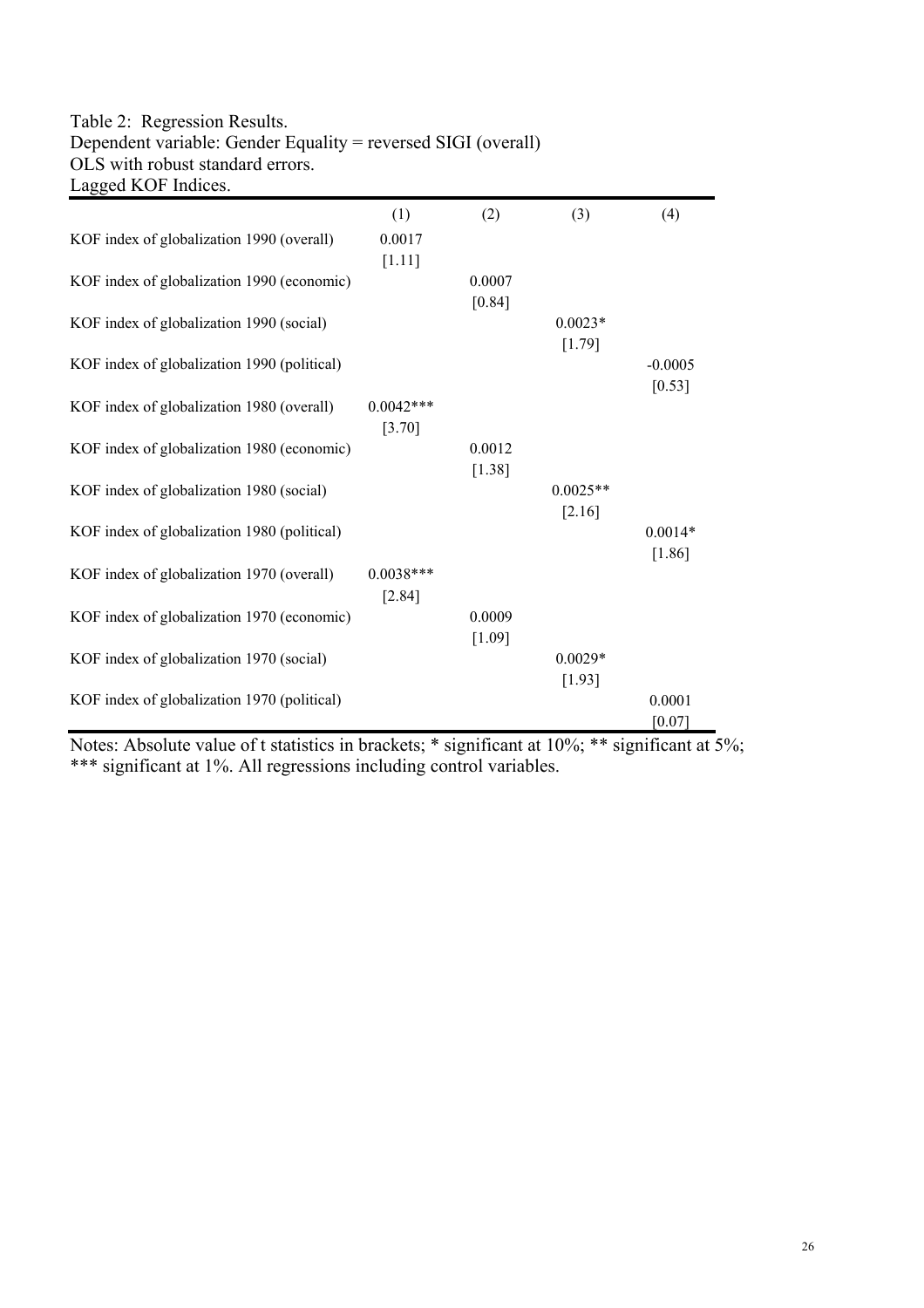# Table 3: Regression Results. Dependent variable: Gender Equality = reversed SIGI (overall) OLS with robust standard errors. KOF Index 2000. Eastern European countries excluded.

|                                        | (1)         | (2)         | (3)         | (4)         | (5)         |
|----------------------------------------|-------------|-------------|-------------|-------------|-------------|
| KOF index of globalization (overall)   | $0.0035***$ | $0.0033**$  |             |             |             |
|                                        | $[3.61]$    | $[2.58]$    |             |             |             |
| KOF index of globalization (economic)  |             |             | $0.0015*$   |             |             |
|                                        |             |             | $[1.82]$    |             |             |
| KOF index of globalization (social)    |             |             |             | $0.0029**$  |             |
|                                        |             |             |             | [2.36]      |             |
| KOF index of globalization (political) |             |             |             |             | 0.0013      |
|                                        |             |             |             |             | $[1.34]$    |
| log GDP per capita                     |             | $-0.0071$   | $0.0257*$   | $-0.0112$   | $0.0300*$   |
|                                        |             | [0.46]      | [1.95]      | [0.71]      | [1.93]      |
| log Population                         |             | $-0.0162**$ | $-0.0039$   | $-0.0088$   | $-0.0212*$  |
|                                        |             | [2.12]      | [0.53]      | [1.17]      | [1.70]      |
| Democracy                              |             | $0.0407*$   | 0.0272      | $0.0512**$  | $0.0518**$  |
|                                        |             | [1.72]      | $[1.37]$    | $[2.08]$    | [2.16]      |
| Asia                                   |             | $-0.0022$   | $-0.0386$   | $-0.0166$   | $-0.0265$   |
|                                        |             | [0.07]      | $[1.25]$    | $[0.57]$    | $[0.63]$    |
| South America                          |             | $0.0817***$ | $0.0744**$  | $0.0779**$  | $0.0821**$  |
|                                        |             | [2.74]      | [2.61]      | $[2.54]$    | $[2.56]$    |
| Legal Origin (french)                  |             | 0.0294      | 0.0069      | 0.0299      | 0.0106      |
|                                        |             | [0.96]      | $[0.30]$    | [0.98]      | [0.38]      |
| Legal Origin (socialist)               |             | $0.1537***$ | $0.1267***$ | $0.1590***$ | $0.1807***$ |
|                                        |             | $[4.52]$    | $[3.50]$    | $[4.38]$    | $[4.61]$    |
| Constant                               | $0.7105***$ | $0.8541***$ | $0.6019***$ | $0.8667***$ | $0.6872***$ |
|                                        | [14.31]     | $[7.02]$    | [4.39]      | $[7.60]$    | [4.71]      |
| Observations                           | 91          | 89          | 79          | 89          | 92          |
| R-squared                              | 0.16        | 0.49        | 0.56        | 0.49        | 0.49        |

Notes: Absolute value of t statistics in brackets; \* significant at 10%; \*\* significant at 5%; \*\*\* significant at 1%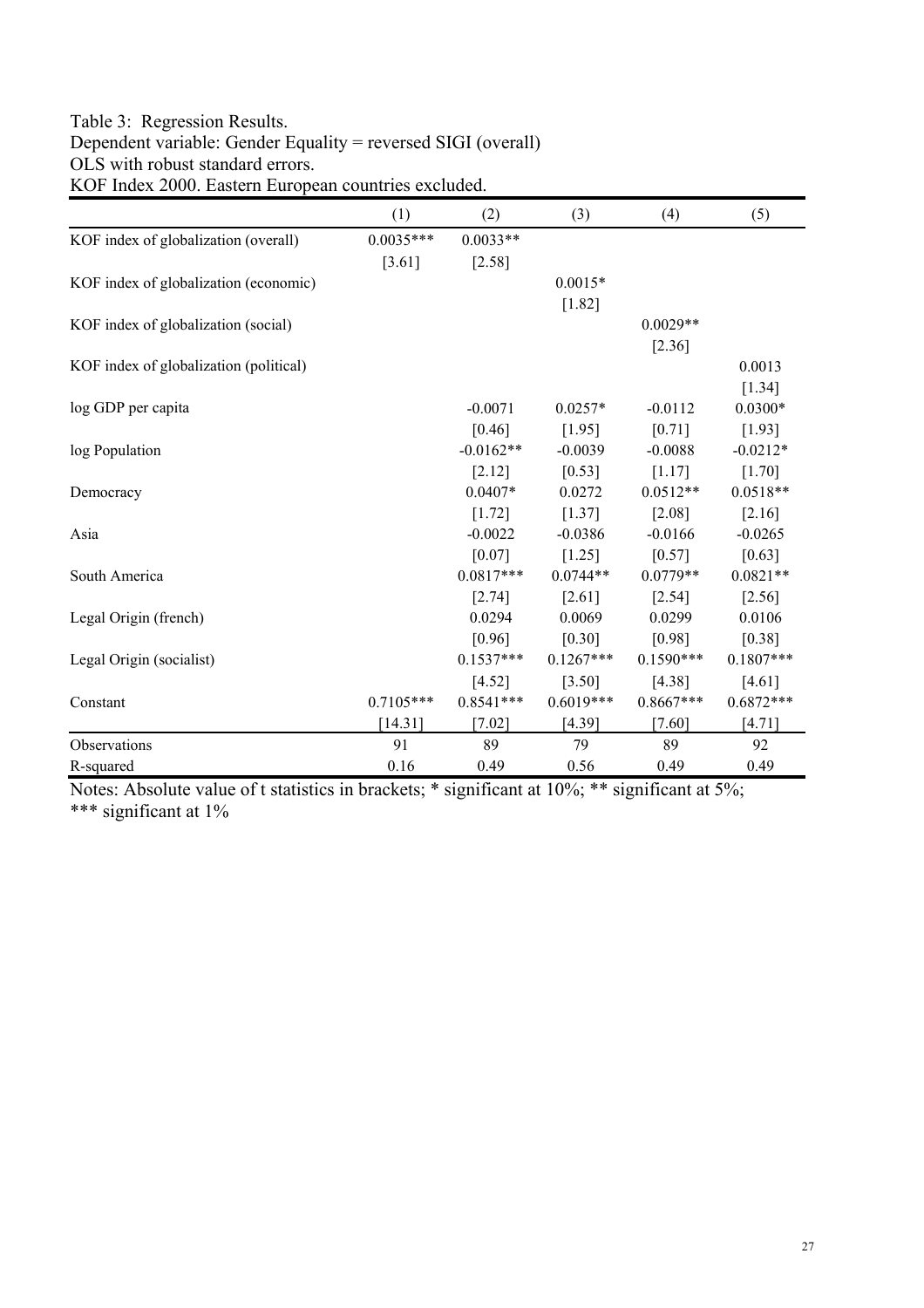# Table 4: Regression Results. Dependent variable: Gender Equality = reversed SIGI (overall) OLS with robust standard errors. KOF Index 2000. Muslim variable included.

|                                        | (1)           | (2)         | (3)          | (4)          |
|----------------------------------------|---------------|-------------|--------------|--------------|
| KOF index of globalization (overall)   | $0.0033***$   |             |              |              |
|                                        | $[2.96]$      |             |              |              |
| KOF index of globalization (economic)  |               | $0.0014**$  |              |              |
|                                        |               | $[2.08]$    |              |              |
| KOF index of globalization (social)    |               |             | $0.0027**$   |              |
|                                        |               |             | $[2.47]$     |              |
| KOF index of globalization (political) |               |             |              | $0.0016*$    |
|                                        |               |             |              | $[1.74]$     |
| log GDP per capita                     | 0.0003        | $0.0332***$ | $-0.0017$    | $0.0329**$   |
|                                        | [0.02]        | [2.66]      | [0.12]       | $[2.42]$     |
| log Population                         | $-0.0145**$   | $-0.0033$   | $-0.0076$    | $-0.0222*$   |
|                                        | $[2.02]$      | $[0.49]$    | $[1.03]$     | [1.87]       |
| Democracy                              | 0.0309        | $0.0271*$   | $0.0418**$   | $0.0379**$   |
|                                        | [1.63]        | $[1.69]$    | [2.13]       | [2.04]       |
| Asia                                   | 0.014         | $-0.0232$   | $-0.0001$    | 0.0033       |
|                                        | [0.49]        | [0.76]      | [0.00]       | [0.08]       |
| Eastern Europe                         | $-0.0293$     | $-0.0318$   | $-0.0631$    | $-0.0441$    |
|                                        | [0.72]        | $[0.72]$    | [1.33]       | [0.88]       |
| South America                          | 0.0394        | 0.0398      | 0.0397       | 0.0375       |
|                                        | $[1.21]$      | $[1.54]$    | [1.19]       | [1.09]       |
| Legal Origin (french)                  | $0.0591*$     | $0.0353*$   | $0.0572*$    | 0.0459       |
|                                        | $[1.85]$      | $[1.69]$    | $[1.77]$     | $[1.53]$     |
| Legal Origin (socialist)               | $0.1475***$   | $0.1233***$ | $0.1517***$  | $0.1705***$  |
|                                        | [4.54]        | $[3.46]$    | [4.32]       | $[4.78]$     |
| Muslim                                 | $-0.0009$ *** | $-0.0007**$ | $-0.0009***$ | $-0.0011***$ |
|                                        | [2.93]        | $[2.24]$    | [2.79]       | [3.04]       |
| Constant                               | $0.8011***$   | $0.5472***$ | $0.8083***$  | $0.6788***$  |
|                                        | [6.92]        | [4.49]      | $[7.52]$     | [5.11]       |
| Observations                           | 95            | 85          | 95           | 98           |
| R-squared                              | 0.6           | 0.65        | 0.59         | 0.6          |

Notes: Absolute value of t statistics in brackets; \* significant at 10%; \*\* significant at 5%; \*\*\* significant at 1%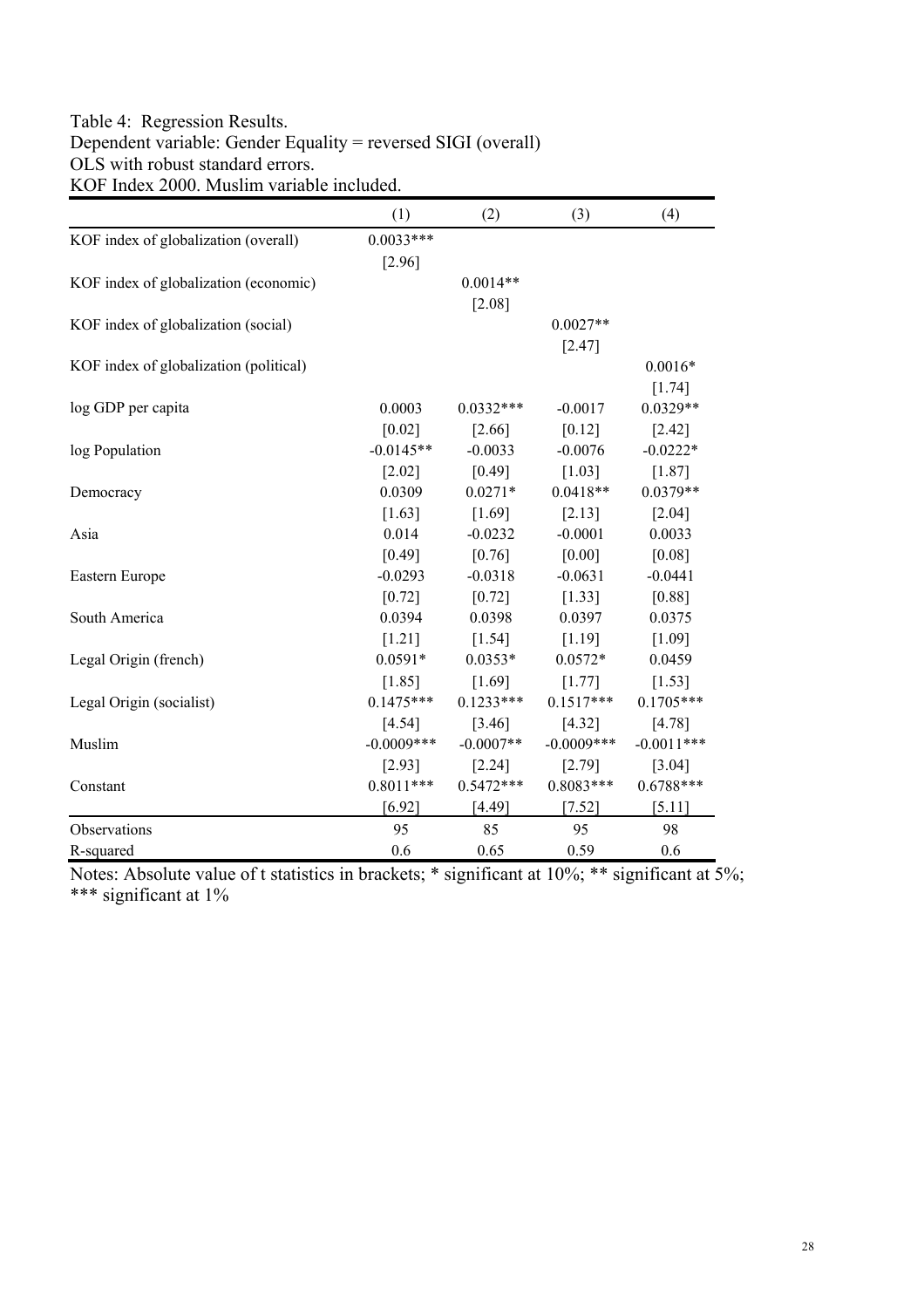| Table A1. List of countries included. |  |  |  |
|---------------------------------------|--|--|--|
|                                       |  |  |  |

| Country                          |      | SIGI_INV KOF_ov_2000 | Country                          |      | SIGI_INV KOF_ov_2000 |
|----------------------------------|------|----------------------|----------------------------------|------|----------------------|
| Afghanistan                      | 0.42 |                      | Kuwait                           | 0.81 | 65.78                |
| Albania                          | 0.89 | 43.09                | Kyrgyzstan                       |      | 53.59                |
| Algeria                          | 0.81 | 46.51                | Lao People's Democratic Republic | 0.96 | 24.16                |
| Argentina                        | 1.00 | 64.88                | Liberia                          | 0.77 |                      |
| Armenia                          | 0.97 | 50.50                | Libyan Arab Jamahiriya           | 0.74 | 53.65                |
| Azerbaijan                       | 0.97 | 48.31                | Macedonia                        | 0.98 | 46.25                |
| Bahrain                          | 0.80 | 67.56                | Madagascar                       | 0.93 | 32.35                |
| Bangladesh                       | 0.76 | 33.02                | Malawi                           | 0.86 | 38.70                |
| <b>Belarus</b>                   | 0.99 | 47.01                | Mali                             | 0.66 | 38.22                |
| Benin                            | 0.81 | 37.93                | Mauritania                       | 0.85 | 37.60                |
| Bhutan                           | 0.84 | 26.72                | Mauritius                        | 0.99 | 50.09                |
| Bolivia                          | 0.99 | 57.02                | Moldova                          | 0.99 | 54.75                |
| Botswana                         | 0.92 | 49.58                | Mongolia                         | 0.96 | 41.41                |
| <b>Brazil</b>                    | 0.98 | 58.11                | Morocco                          | 0.95 | 51.65                |
| Burkina Faso                     | 0.84 | 38.59                | Mozambique                       | 0.80 | 44.16                |
| Burundi                          | 0.89 | 25.62                | Myanmar                          | 0.95 | 14.16                |
| Cambodia                         | 0.98 | 39.59                | Namibia                          | 0.92 | 53.23                |
| Cameroon                         | 0.78 | 39.37                | Nepal                            | 0.83 | 35.24                |
| Central African Republic         | 0.82 | 27.65                | Nicaragua                        | 0.98 | 54.58                |
| Chad                             | 0.68 | 27.32                | Niger                            | 0.82 | 31.53                |
| Chile                            | 0.98 | 69.18                | Nigeria                          | 0.78 | 49.34                |
| China                            | 0.78 | 54.21                | Pakistan                         | 0.72 | 46.38                |
| Colombia                         | 0.99 | 53.64                | Papua New Guinea                 | 0.79 | 39.95                |
| Congo, Democratic Republic       | 0.80 | 23.04                | Paraguay                         | 1.00 | 48.33                |
| Costa Rica                       | 0.99 | 62.60                | Peru                             | 0.99 | 57.06                |
| Croatia                          | 1.00 | 65.10                | Philippines                      | 0.99 | 56.54                |
| Cuba                             | 0.98 | 47.52                | Russian Federation               | 0.99 | 62.98                |
| Côte d"Ivoire                    | 0.86 | 46.88                | Rwanda                           | 0.83 | 26.91                |
| Dominican Republic               | 0.96 | 54.60                | Senegal                          | 0.89 | 47.10                |
| Ecuador                          | 0.99 | 54.57                | Sierra Leone                     | 0.66 | 31.32                |
| Egypt                            | 0.78 | 54.42                | Singapore                        | 0.98 | 86.77                |
| El Salvador                      | 0.99 | 57.78                | South Africa                     | 0.91 | 61.38                |
| <b>Equatorial Guinea</b>         | 0.82 | 22.94                | Sri Lanka                        | 0.94 | 48.65                |
| Eritrea                          | 0.86 | 24.40                | Sudan                            | 0.32 | 31.11                |
| Ethiopia                         | 0.77 | 32.39                | Swaziland                        | 0.84 | 49.15                |
| Fiji                             | 0.95 | 50.76                | Syrian Arab Republic             | 0.86 | 40.42                |
| Gabon                            | 0.78 | 46.92                | Tajikistan                       | 0.97 | 27.06                |
| Gambia                           | 0.82 | 47.40                | Tanzania                         | 0.89 | 32.49                |
| Georgia                          | 0.97 | 46.49                | Thailand                         | 0.99 | 58.72                |
| Ghana                            | 0.89 | 48.41                | Togo                             | 0.80 | 44.15                |
| Guatemala                        | 0.97 | 48.73                | Trinidad and Tobago              | 0.98 | 60.86                |
| Guinea                           | 0.77 | 36.01                | Tunisia                          | 0.98 | 57.26                |
| Honduras                         | 0.97 | 55.51                | Uganda                           | 0.81 | 36.01                |
| Hong Kong Special Administrative | 0.99 |                      | Ukraine                          | 0.99 | 59.91                |
| India                            | 0.68 | 44.23                | United Arab Emirates             | 0.73 | 69.50                |
| Indonesia                        | 0.87 | 53.74                | Uruguay                          | 0.99 | 62.90                |
| Iran                             | 0.70 | 34.72                | Venezuela                        | 0.99 | 61.62                |
| Iraq                             | 0.72 |                      | Viet Nam                         | 0.97 | 37.98                |
| Jamaica                          | 0.95 | 61.24                | Yemen                            | 0.67 | 34.93                |
| Kazakhstan                       | 1.00 | 52.41                | Zambia                           | 0.78 | 50.65                |
| Kenya                            | 0.86 | 42.54                | Zimbabwe                         | 0.81 | 44.68                |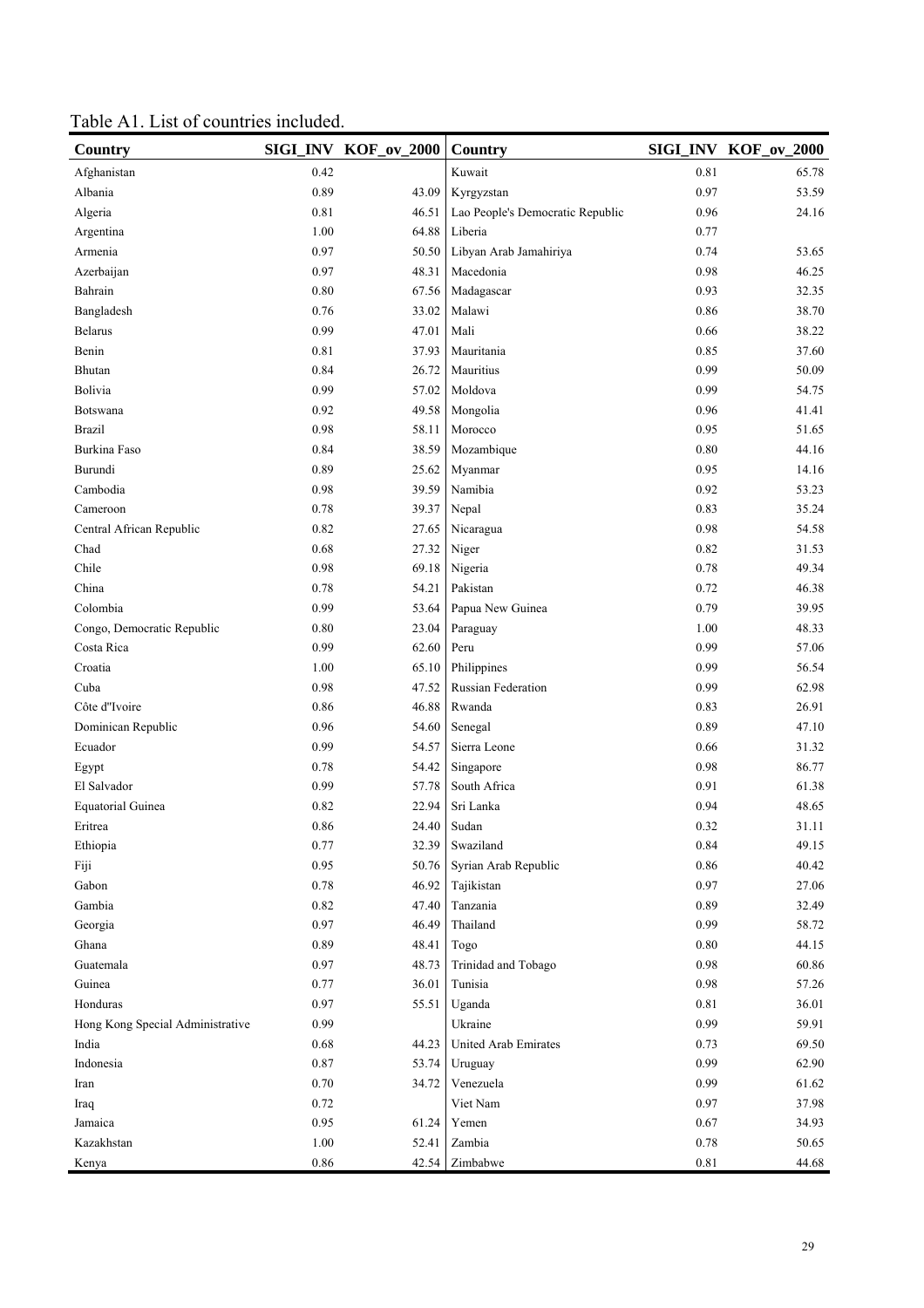Table A2. Data description and sources.

| Variable                                       | Observations | Mean     | Std. Dev. Min |                  | Max          | Source                                                   |
|------------------------------------------------|--------------|----------|---------------|------------------|--------------|----------------------------------------------------------|
| SIGI<br>KOF index of globalization             | 102          | 0.13     | 0.12          | $0.00\,$         | 0.68         | Branisa et al. (2009)<br>Dreher (2006) and Dreher et al. |
| (overall) 2000                                 | 98           | 46.57    | 12.83         | 14.16            | 86.77        | (2008)                                                   |
| KOF index of globalization<br>(economic) 2000  | 86           | 49.64    | 14.49         | 23.11            | 93.97        | Dreher (2006) and Dreher et al.<br>(2008)                |
| KOF index of globalization<br>(social) 2000    | 98           | 37.62    | 16.69         | 4.65             | 93.04        | Dreher (2006) and Dreher et al.<br>(2008)                |
| KOF index of globalization<br>(political) 2000 | 101          | 58.60    | 18.20         | 19.64            | 92.19        | Dreher (2006) and Dreher et al.<br>(2008)                |
| KOF index of globalization<br>(overall) 1990   | 96           | 34.21    | 10.96         | 9.66             | 81.43        | Dreher (2006) and Dreher et al.<br>(2008)                |
| KOF index of globalization<br>(economic) 1990  | 84           | 39.11    | 15.00         | 11.62            | 94.77        | Dreher (2006) and Dreher et al.<br>(2008)                |
| KOF index of globalization<br>(social) 1990    | 96           | 26.22    | 13.48         | 3.45             | 84.00        | Dreher (2006) and Dreher et al.<br>(2008)                |
| KOF index of globalization<br>(political) 1990 | 99           | 42.09    | 18.50         | 6.30             | 78.30        | Dreher (2006) and Dreher et al.<br>(2008)                |
| KOF index of globalization<br>(overall) 1980   | 95           | 33.43    | 10.23         | 11.55            | 76.16        | Dreher (2006) and Dreher et al.<br>(2008)                |
| KOF index of globalization<br>(economic) 1980  | 83           | 36.69    | 15.46         | 11.37            | 92.03        | Dreher (2006) and Dreher et al.<br>(2008)                |
| KOF index of globalization<br>(social) 1980    | 95           | 25.34    | 12.82         | 3.47             | 81.12        | Dreher (2006) and Dreher et al.<br>(2008)                |
| KOF index of globalization<br>(politcial) 1980 | 98           | 43.41    | 18.35         | 6.30             | 83.75        | Dreher (2006) and Dreher et al.<br>(2008)                |
| KOF index of globalization<br>(overall) 1970   | 94           | 29.37    | 8.91          | 11.08            | 60.38        | Dreher (2006) and Dreher et al.<br>(2008)                |
| KOF index of globalization<br>(economic) 1970  | 82           | 34.43    | 14.15         | 12.14            | 85.55        | Dreher (2006) and Dreher et al.<br>(2008)                |
| KOF index of globalization<br>(social) 1970    | 94           | 24.56    | 11.39         | 4.17             | 56.32        | Dreher (2006) and Dreher et al.<br>(2008)                |
| KOF index of globalization<br>(politcial) 1970 | 97           | 31.65    | 14.97         | 6.30             | 79.98        | Dreher (2006) and Dreher et al.<br>(2008)                |
| GDP per capita (real) 2000                     | 101          | 4932.50  | 5984.63       | 292.76           | 32246.91     | Penn World Tables 6.3<br>Summers and Heston (1991)       |
| Population (total) 2000                        | 102          | 46225.67 | 160743.00     | 491.48           | 1268853.00   | Penn World Tables 6.3<br>Summers and Heston (1991)       |
| GDP per capita (real) 1990                     | 91           | 3710.08  | 4542.69       | 358.26           | 31180.96     | Penn World Tables 6.3<br>Summers and Heston (1991)       |
| Population (total) 1990                        | 102          | 39486.64 | 141206.20     | 371.10           | 1148365.00   | Penn World Tables 6.3<br>Summers and Heston (1991)       |
| GDP per capita (real) 1980                     | $\bf 87$     | 2872.94  | 5188.91       | 324.83           | 40009.61     | Penn World Tables 6.3<br>Summers and Heston (1991)       |
| Population (total) 1980                        | 101          | 32419.79 | 119740.30     | 256.01           | 984736.40    | Penn World Tables 6.3<br>Summers and Heston (1991)       |
| GDP per capita (real) 1970                     | 87           | 920.69   | 1045.47       | 136.27           | 6346.48      | Penn World Tables 6.3<br>Summers and Heston (1991)       |
| Population (total) 1970                        | 101          | 26354.24 | 98883.35      | 219.54           | 820403.30    | Penn World Tables 6.3<br>Summers and Heston (1991)       |
| Democracy 2000                                 | 100          | 0.42     | 0.50          | $\boldsymbol{0}$ | 1            | Cheibub et al. (2010)                                    |
| Africa                                         | 102          | 0.42     | 0.50          | $\boldsymbol{0}$ | $\mathbf{1}$ | own calculation                                          |
| Asia                                           | 102          | 0.30     | 0.46          | $\boldsymbol{0}$ | 1            | own calculation                                          |
|                                                |              |          |               |                  |              |                                                          |
| Eastern Europe                                 | 102          | $0.07\,$ | 0.25          | $\boldsymbol{0}$ | 1            | own calculation                                          |
| South America                                  | 102          | 0.19     | 0.39          | $\boldsymbol{0}$ | $\mathbf{1}$ | own calculation                                          |
| Legal Origin (UK)                              | 102          | 0.31     | 0.47          | $\theta$         | 1            | La Porta et al. (1999)                                   |
| Legal Origin (french)                          | 102          | 0.49     | 0.50          | $\theta$         | 1            | La Porta et al. (1999)                                   |
| Legal Origin (socialist)                       | 102          | 0.20     | 0.40          | $\boldsymbol{0}$ | 1            | La Porta et al. (1999)                                   |
| Muslim                                         | 101          | 30.67    | 38.72         | $\boldsymbol{0}$ | 99.89        | Alesina et al. (2003)                                    |